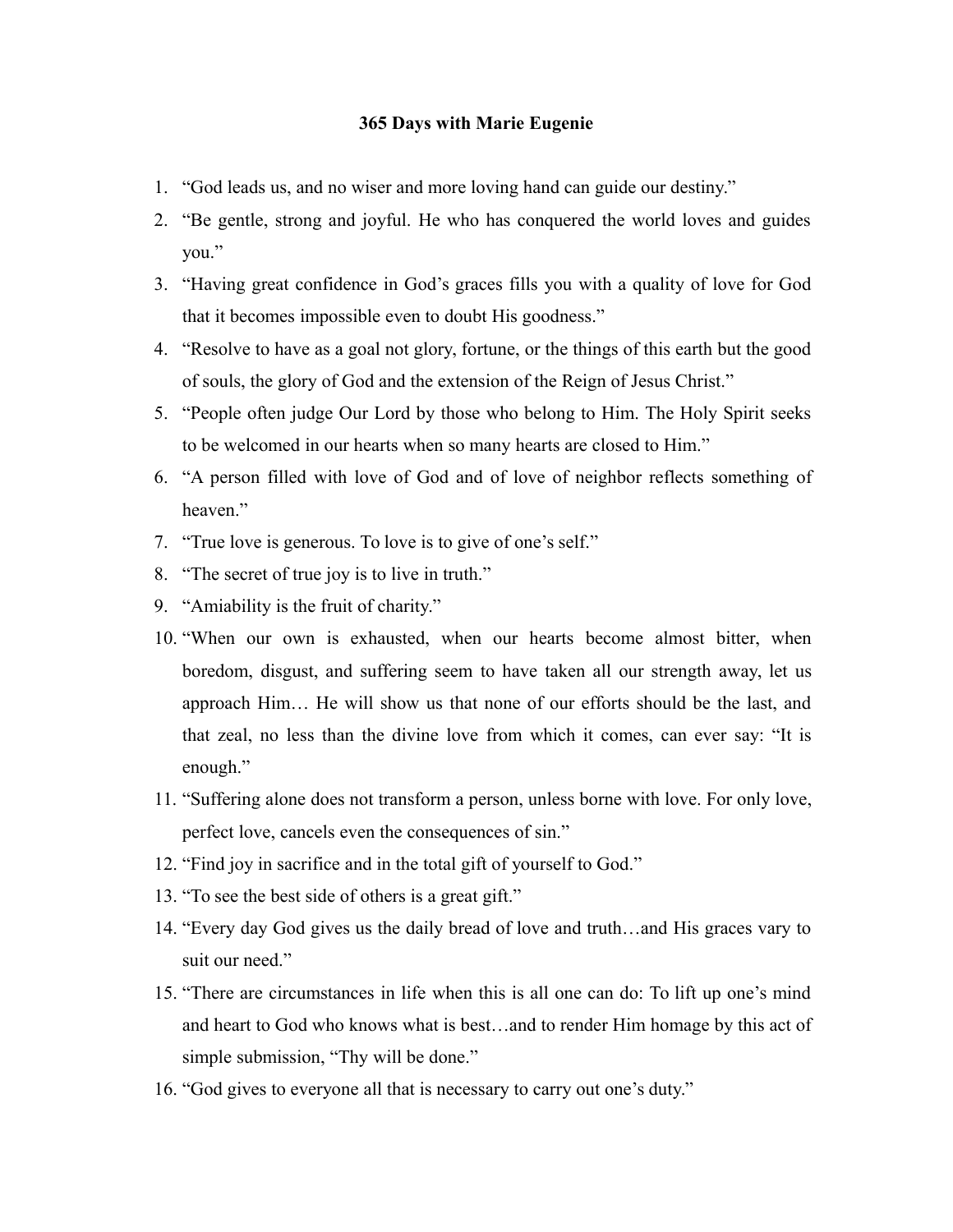- 17. "Every one of us has been given a mission: To bring the Father's Kingdom into the lives of others."
- 18. "To be Christian is, basically, not to seek only our salvation, but to seek how God can use us for the spreading of the Gospel and its incarnation in the lives of others."
- 19. "God wants to create by the law of the Gospel and the redemptive action of Christ, a society where no one is oppressed by another, where all live in the freedom won by Jesus Christ."
- 20. "I believe that each one has a mission on earth…To be committed to seek in what ways God can use us for the spreading of His Gospel and its fulfillment…this is the beginning and end of all Christian education."
- 21. "To be effective instruments, we must be CHRIST-centered; we work for Him, with Him, in Him, reflecting His personality, using His means."
- 22. It is a priceless moment in our lives when we begin to understand that we can do nothing by ourselves, but that we can do all with God."
- 23. "To give ourselves completely to God is merely to give God what belongs to Him."
- 24. "Keep very near God and you will find Him in everything."
- 25. "God has destined each one of us to resemble Jesus Christ. How eager we should be to form Him in us…"
- 26. "Keep as close as possible to Jesus Christ in order to judge everything by His light."
- 27. "Seek to cultivate the seeds of grace that we may be like Jesus Christ."
- 28. "I must enter into a deeper friendship with Jesus Christ and believe in His tenderness. He has loved me, He has chosen me; I come from Him, I am going to Him…I will be totally immersed in Him."
- 29. "Faith is the foundation of love. Our life is a life of faith. Faith is its basis; we must ceaselessly renew, enlarge, fortify in ourselves, all the thoughts, all the sentiments of faith."
- 30. "We should live for Jesus, follow Him, give Him all, and expect everything from Him."
- 31. "All comes from Jesus, all goes to Jesus Christ, all should be for Jesus Christ."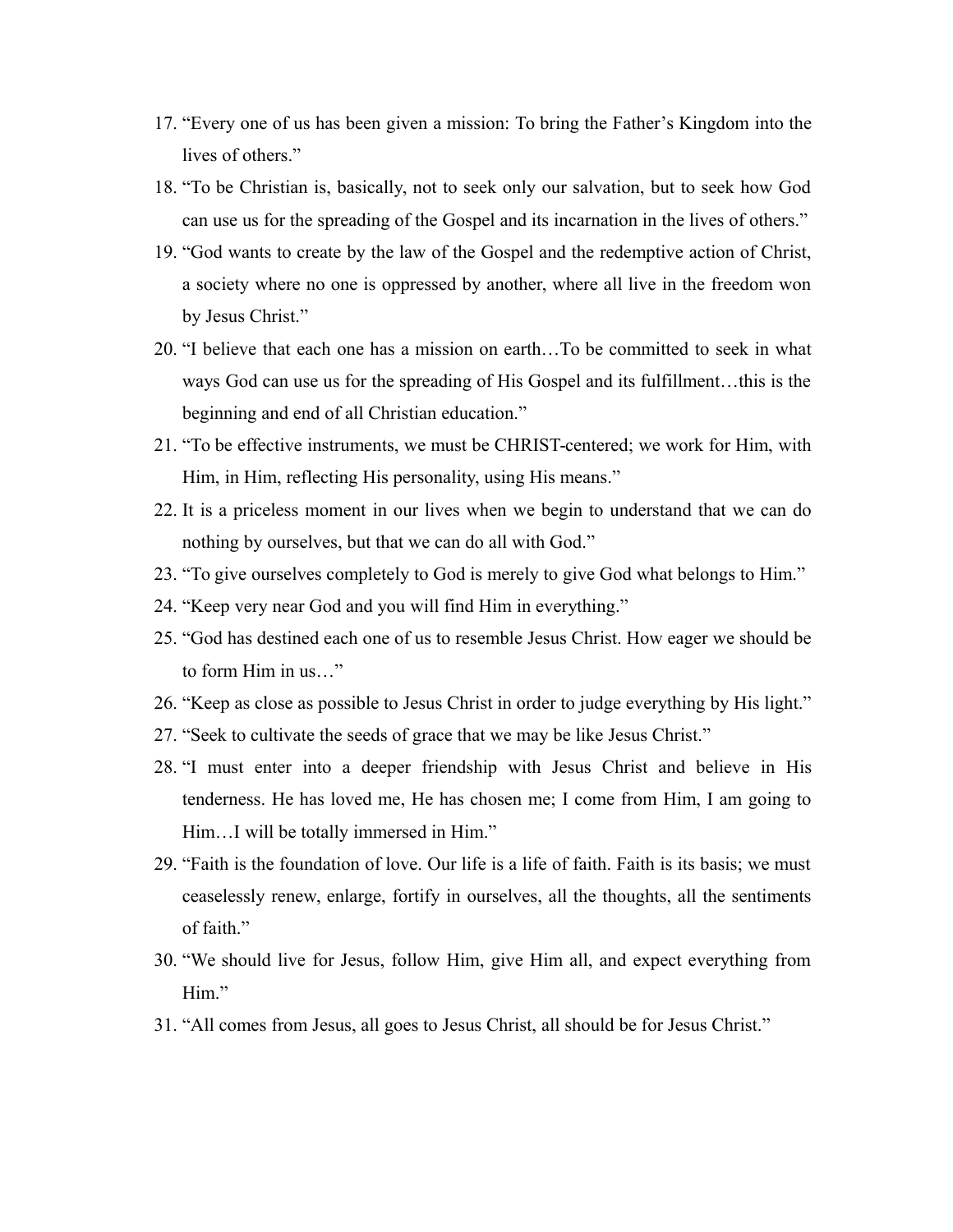- 32. "Jesus Christ asks me to live by His Spirit; to depend upon Him in a wholly interior life. This life must be totally joyful near Him and I must be drawn into it with great freedom of heart."
- 33. "I look at Jesus Christ… How one learns to love by simply looking at Him."
- 34. "Our life must be a constant "Yes!" to God."
- 35. "Sacrifice is the first sign and characteristic of love."
- 36. "One of my greatest joys is to feel that I have made a sacrifice to God."
- 37. "If your own heart is filled with love of God, ordinary acts will appear full of grace and raise the hearts of others."
- 38. "Love places us at the service of God."
- 39. "Jesus Christ drew me by a mysterious love with the sole purpose of possessing me and making my heart exclusively His."
- 40. "O my Jesus, teach me to fix my inner gaze on You alone… my soul desires to belong to You. Be its beloved, its joy, its delight."
- 41. "Become holy, God wishes it."
- 42. In Mary, all was adoration."
- 43. "The well-spring of Our Lady's joy was the possession of Jesus."
- 44. "Love tends to make us prefer the good of another to our own."
- 45. "I would like to make my love flow into hearts that are weary. I wish I could give this light and this love which I experience to those who have never known it."
- 46. "The best way to become a saint is to love our Lord and to believe in His love."
- 47. "The love in us should be characterized by simplicity, openness, and honesty."
- 48. "We should love each other with the same love that God has for all and with the same aim- their holiness in this world and eternal happiness in the next."
- 49. "The spirit of the Assumption is characterized by straightforwardness, openness, thoughtfulness, simplicity, honor, kindness & courage."
- 50. "Sincere, gentle humility leads us to say all that we ought to say and do all that we ought to do."
- 51. "The spirit of the Assumption tends towards a joyful detachment from earthly things and a going beyond trials and difficulties without complaining or wasting our time over them."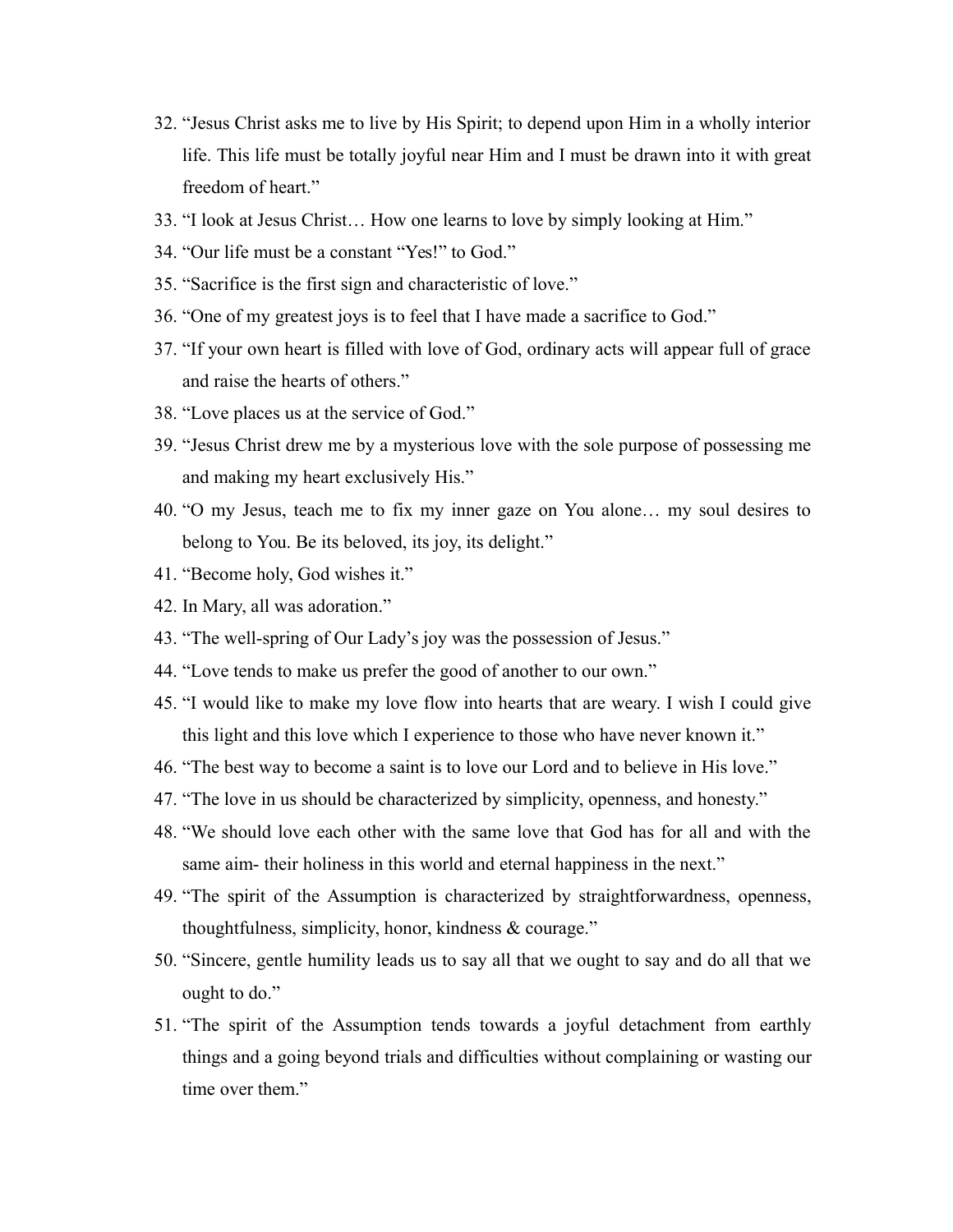- 52. "Discouragement, sadness and cowardice cannot be found in souls who give all to God and expect all from Him."
- 53. "What draws down the grace of God is a life woven out of ordinary acts. It is work: physical work. It is the effort to do it well in the spirit of obedience. It is self forgetfulness."
- 54. "May the Gospel live in us and may we draw our life from it."
- 55. "Order is a result of the spirit of God in us."
- 56. "What is needed today is to know how to allow others to be themselves."
- 57. "Size up the things going on inside you, by distancing yourself a little, the way painters do, so they don't distort the proportions."
- 58. "Christ brings a liberation that transforms society."
- 59. "There can be no contradiction between the human sciences, culture, the arts and the wisdom of the Word. Far from limiting the human spirit, the light of Christ reveals the true meaning of human values."
- 60. "By joyful detachment, the spirit of the Assumption sets aside sighs and lamentations and seeks what God wishes us to do to make the best of things for His service and glory."
- 61. "The love of God which should produce humility in us can only do so if we cooperate."
- 62. "God is our Father. There is never a moment when we cannot throw ourselves into His arms; trust Him, expect all things from Him."
- 63. "I ask God to give me the grace of continual prayer; the grace to no longer depend on myself or on any human support but only and totally on Him."
- 64. "We cannot know the over all design of Providence, but we do know for sure that our prayers, asked in the name of Jesus, will be accepted as adoration, reparation, and thanksgiving and bring us excellent gifts for our souls."
- 65. "The regeneration of humanity on earth must come forth from the Word of Jesus Christ."
- 66. "Our faith must act upon our life, transform our mind, fill our affections, and renew our love"
- 67. "Jesus Christ is the source of life. Be a branch if you want to be useful."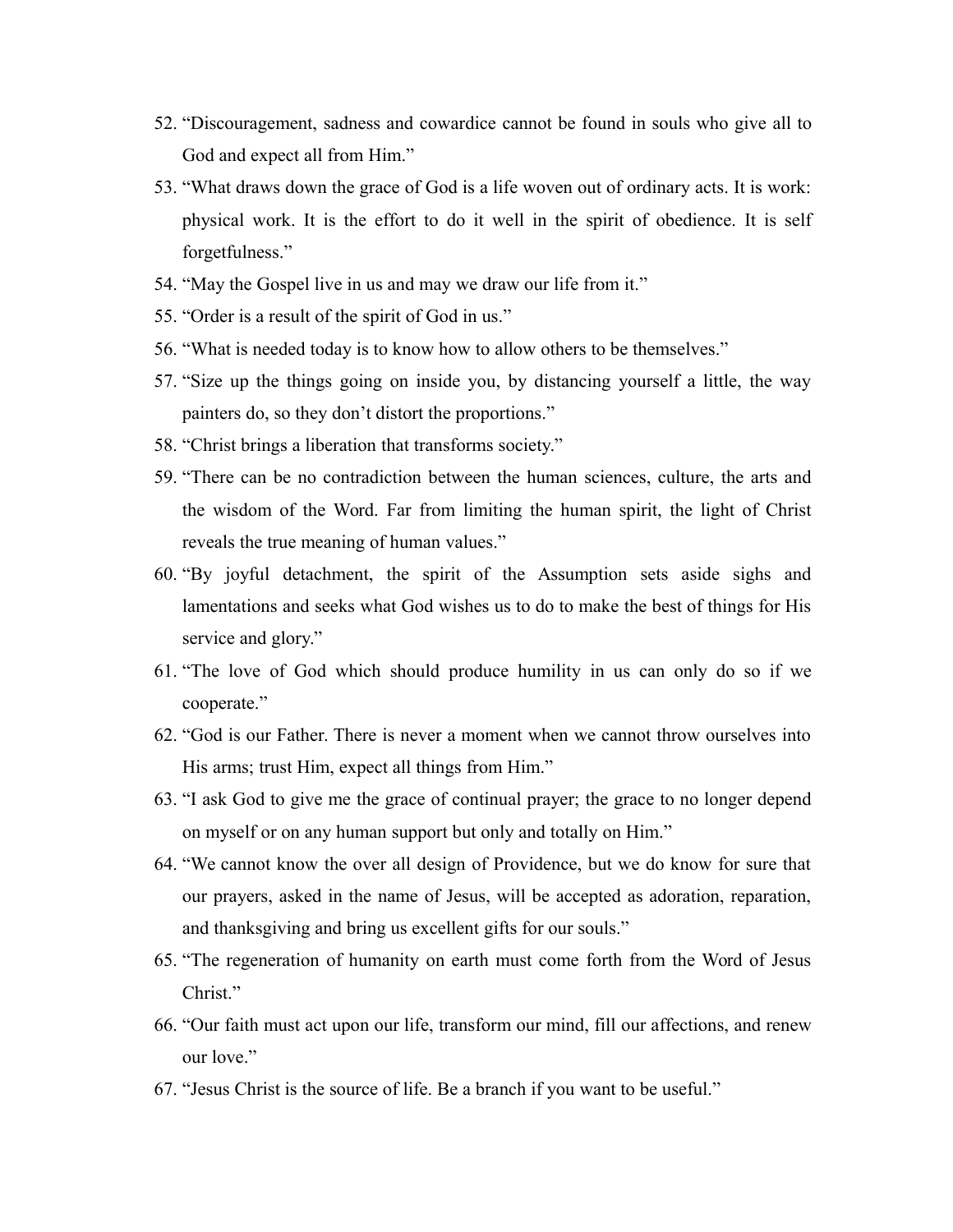- 68. "My total dependence on Jesus Christ is the secret chain of my liberty."
- 69. "It pains me to hear this earth called land of exile; I consider it a place of glory for God."
- 70. "Every detail of our life is the object of a divine thought, and that thought is always one of love."
- 71. "Mercy forgives; suffering transforms."
- 72. "Be joyful and courageous! He who has conquered the world loves you and leads you!"
- 73. "The person who looks to God at all times finds joy everywhere."
- 74. "When characters are weak, the reason is because Truth is diminished. Strong principles make for strong characters."
- 75. "It is necessary to form strength of character with particular attention to uprightness, honesty, loyalty, honor, generosity, and dedication."
- 76. "Leave to each being its own free expression of nature. Let grace bloom freely and give to each child his/her particular form according to the design of God in him/ her.
- 77. "Education is allowing the good in every person to break through the rock that imprisons him/her and bring it to the light where she/he can blossom and shed his/her radiance."
- 78. "It is folly not to be one's best as fully as possible."
- 79. "We should try to imitate St. Joseph. His simplicity, obedience, and the fullness of his love for Jesus and Mary."
- 80. "In order to give light, you must nourish yourself with the Light."
- 81. "Make your lifestyle a concrete protest against the maxims of the world especially against a life of luxury and inaction."
- 82. "It is not by compromise that we shall bring about convictions."
- 83. "You are apostles. Your mission is to forge persons in the fire of truth."
- 84. "Work ardently to develop Jesus Christ in your own soul in order to give Him to the world."
- 85. "To believe that at any moment a woman/man may turn to good is to enable him/her to do that good for him/herself and society."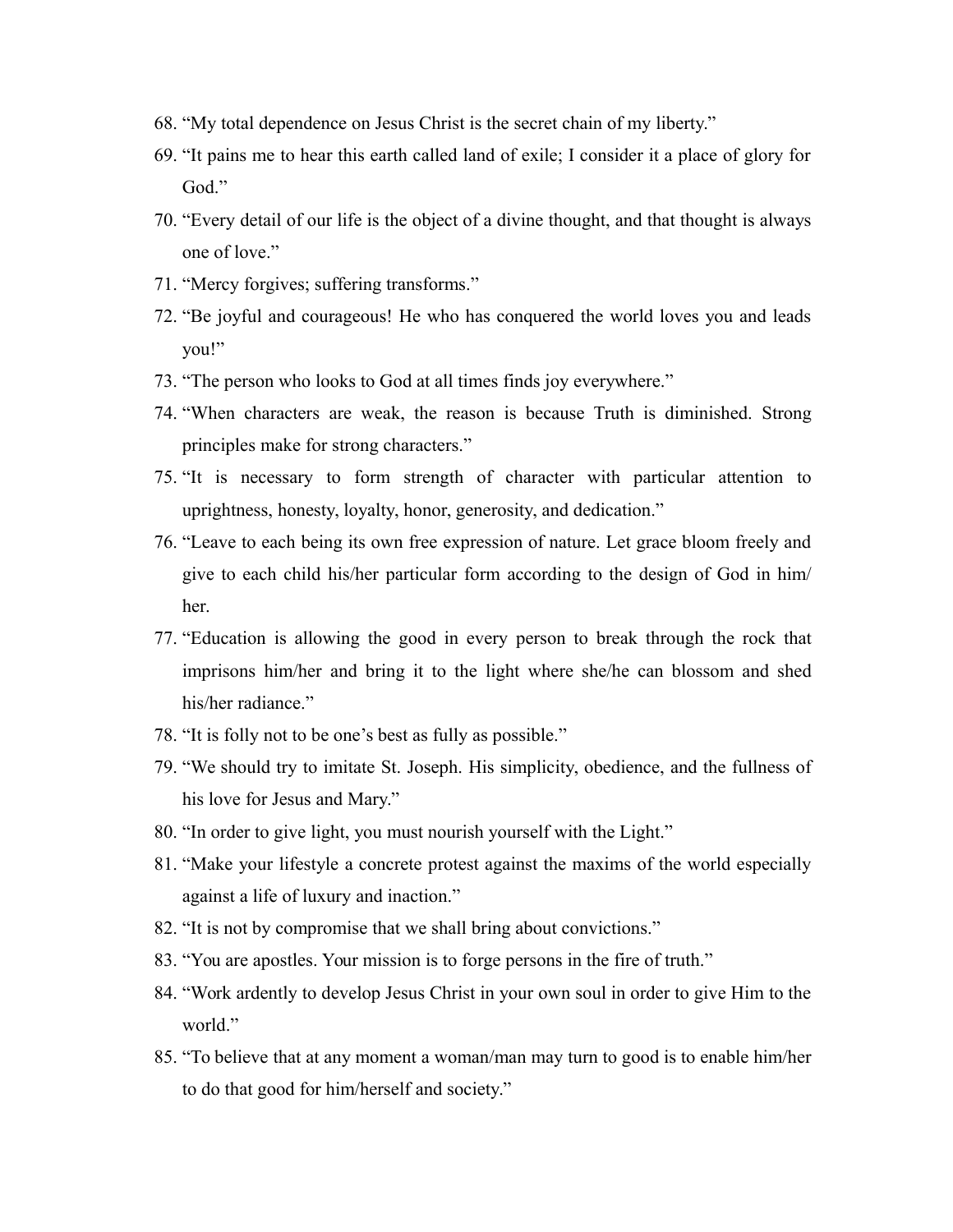- 86. "Confidence always touches the heart of God."
- 87. "Every act of self-denial makes room for God."
- 88. "Receive each word of the Gospel as you would a treasure. It will penetrate into your heart and influence your way of life."
- 89. "It is to the gospel, to the life and the words of Christ that one must continually return to like a magnet seeking its North Pole."
- 90. "We are trailblazers. We must take stock of the extent of the land and dig our path."
- 91. "God has done so much for me; I want to do something for Him."
- 92. "O God, help me to contemplate Your passion, by giving me an understanding of the mystery of suffering, of humiliation, of poverty that hurts, setting at the center of these branches of Your cross, Your love, Your heart and Your obedience."
- 93. "When I make the way of the Cross, I ask Him, by all His sorrows, to establish His life in me"
- 94. "He was ill-treated, hatefully abused in the most painful and cruel circumstances, in anguish of soul and body; yet Jesus accepted His death on the cross for us."
- 95. "O Jesus, give me the love which is most truly the love of the cross, not those grand heroic crosses which lift us above our ordinary selves, but the common inglorious crosses. Alas, we are so reluctant to bear the everyday crosses life is so full of. We stumble on in the middle of the road of forgetfulness, opposition, misjudgment, failure, physical illness, mental confusion and loss of heart."
- 96. "Despite failure or the apparent uselessness of what we do, our Faith leads us to communion in the power of the Cross."
- 97. "If we were at that moment of the Passion in Jerusalem, if we were allowed to offer asylum to our Lord, would we not have been happy to bandage His wounds, to lavish our care on Him, to surround Him with respect, with adoration, with love?"
- 98. "He comes to us with all His wounds. To be able to soothe all of them, to remove the traces of the thorns, the pain of the scourges, He must find in us anything in us which is thorny! Our hearts must be entirely stripped and totally given to Him."
- 99. "If our Lord comes to us crowned with thorns, with His wounds, is it that we should never have any? In opening our hearts to Him, in wanting to receive Him and console Him, do we expect to spared any pain, any wounds, any abandonment?"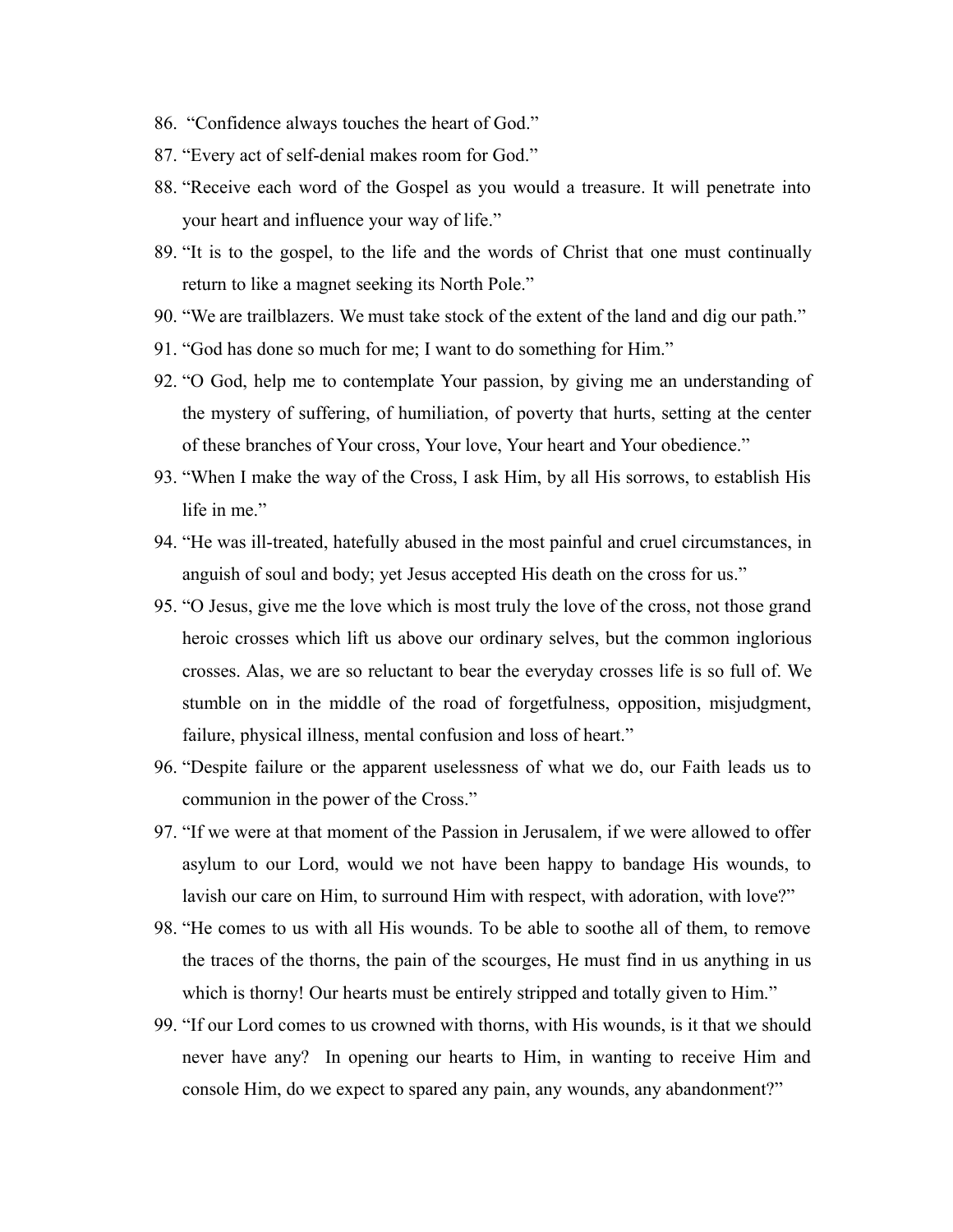- 100. "Let us console Him, kiss His wounds, suffer something for Him. Not through sufferings which we choose ourselves, but in accepting all those which God allows, which present themselves to us each day, which we encounter in ourselves, and all that we have to bear in life."
- 101. "Jesus Christ took upon Himself the hardest part, the bitterest of all chalices, the most extreme abandonment. Under whatever form He calls you to follow Him, work your entire life to leave the things of this word behind, loving God, loving your neighbor for His sake, and denying yourself."
- 102. "If we meditate on the passion of Our Lord, we will realize that the great business of life is to grow like our Lord. We will see that what makes us suffer is a gift from God."
- 103. "The Resurrection is a great mystery of faith. Faith makes us wait for the joys we would like to find here below. It makes us accept the trials of life to gain the eternal glory awaiting for us."
- 104. "Without faith and hope in the resurrection, all our life will be but anguish and our suffering useless…the strength and generosity of our faith is measured by the generosity of our life."
- 105. "Jesus has rendered to His Father all honor and glory…if we imitate Him, God will certainly say to us also, "These are the souls in whom I placed my delight."
- 106. "Jesus Christ is an abyss of humility and I of vanity… How can these two extremes meet, unless I allow Him to live in me, in everything."
- 107. "I think it is lack of humility which prevents my heart from being on fire with the love of Jesus Christ."
- 108. "Our humility must not be one of words, discourse, or appearance. Rather we must give ourselves entirely to Jesus Christ and receive Him who grants us His humiliations as proof of His love."
- 109. "In exchange for sacrifices as small as ourselves, God gives us graces as great as Himself."
- 110. "Become humble and you will become simple."
- 111. "In prayer, seek the water of grace, the warmth of love, the light that comes from Our Lord Jesus Christ."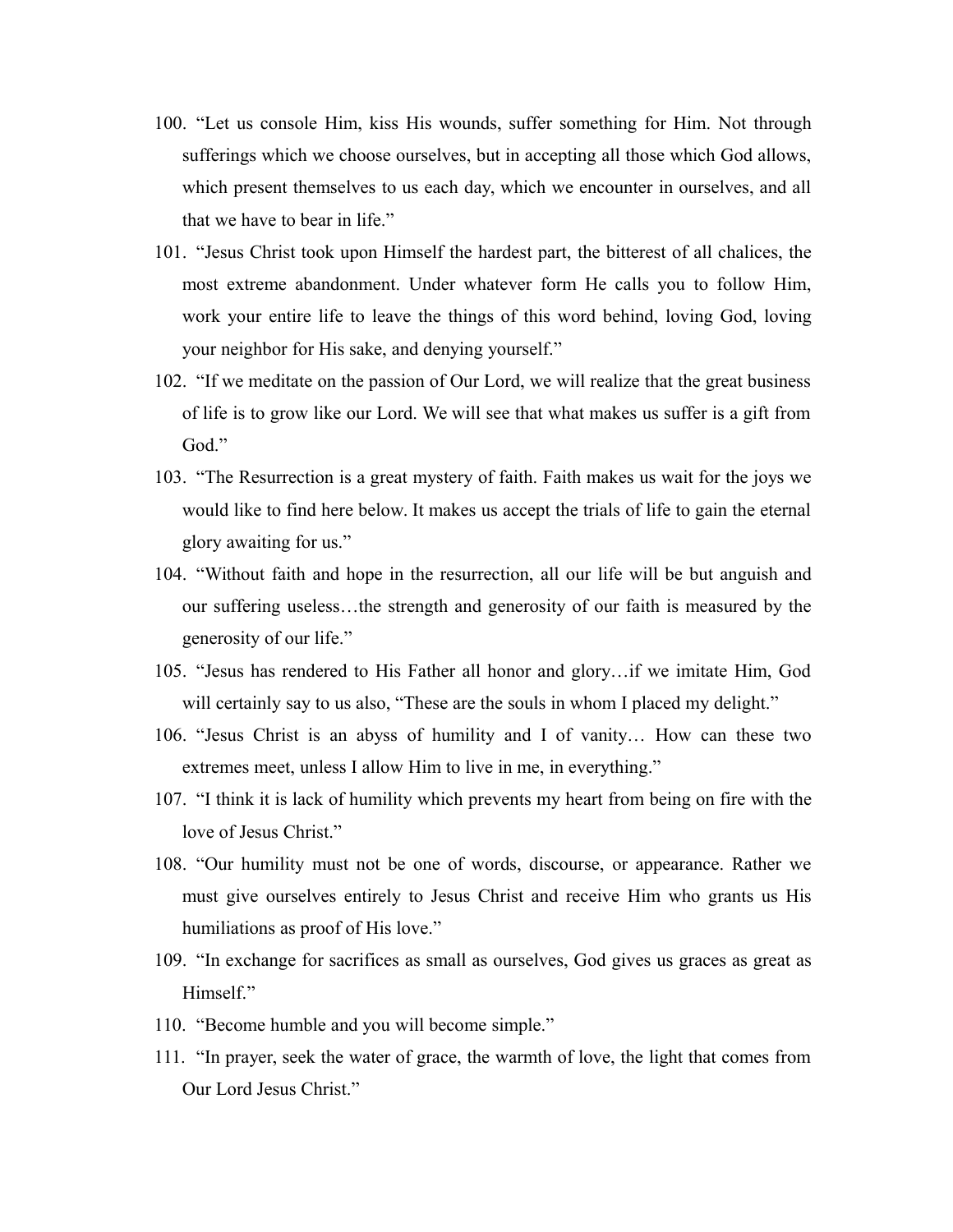- 112. "To do the work of Jesus, one must be detached and stripped of all."
- 113. "My God, I am ready for anything you want. If my life is active, it is to make you known; if it is contemplative, it is that I myself may know you…"
- 114. "Through my love and reflection on the mysteries of your life and sufferings, I help you carry your cross."
- 115. "Keep me Lord from occupying myself in planning and arranging everything that I have committed to your wisdom and love. Take my natural anxieties from me so that only one remains that of doing each of my duties as they arise according to the light and grace I receive at that moment."
- 116. "It is for you alone, O my God, that I am here. You are the all of my life."
- 117. "Prayer should be the soul of my life and each thought or duty should express the fullness with which I want to belong to you…"
- 118. "I feel, even if life passes, that I have left the streams and am approaching the sea. And what this sea signifies fills and exhilarates me."
- 119. "My God, you have absolved me by your Cross and Blood. You allow me to offer you, lovingly, all that I am, all that I can do, to try to become a saint, which is possible with your grace."
- 120. "My God, how much I love you in all you will, and in all you allow. I know your love is present in all that happens to me! How good you are to care about me. How good you are to be my Father."
- 121. "There is only one foundation stone: Jesus Christ. It is on Jesus Christ that wethat everything is built.
- 122. "O my God I love all my unknown brethren with a love You increase in my heart each day. The world is not large enough for my love. I want to spread its waves over all weary hearts and give the light and love I enjoy to all those who do not know Y<sub>ou</sub>"
- 123. "We should live more for others if we wish to live for God."
- 124. "My God, you have gone before me to show me the way; I will have you always in my thought; my heart will love you, my will obey you always. At each moment, I will come back to you, a humble and loving return."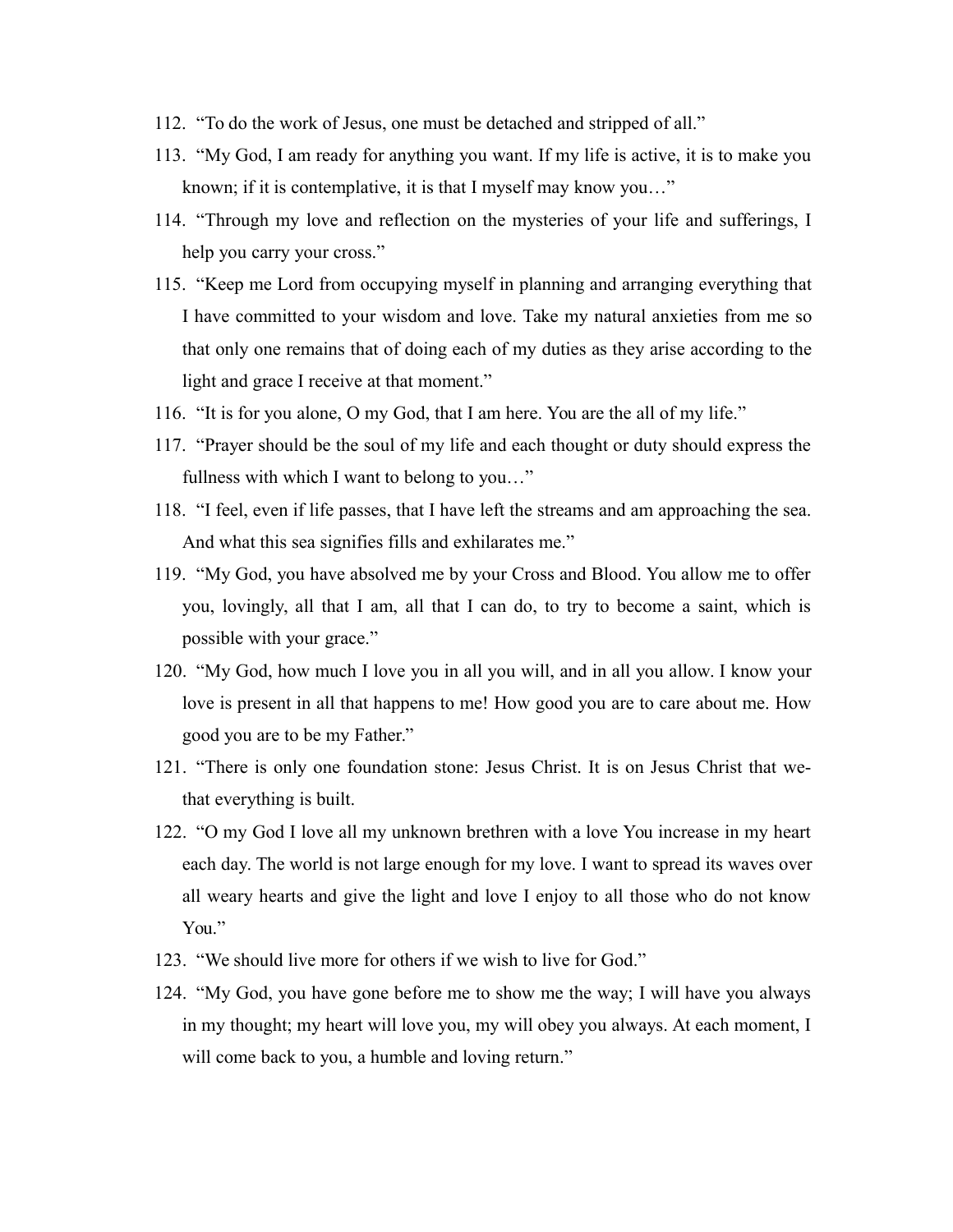- 125. "Purity of intention makes us see God as the supreme purpose of our existence, directing all our actions to adore Him, glorify Him, serve Him."
- 126. "How much reparation we have to make! People either love God or hate Him. To make up for their refusal to love is our privilege."
- 127. "Lord Jesus, I humbly beg that you lead me to true holiness. I trust you to give it to me; I give myself to you so you may lead me there by any means. Here I am the child of your providence; do with me according to your love."
- 128. "Once God speaks, we have only to obey."
- 129. "The joy of Christians is to begin here below, what will be done throughout eternity---to praise God."
- 130. "The type of holiness that I ardently desire for all of you is that you become so completely surrendered to God that, in all things and at all times, you love, seek, and bless His divine will."
- 131. "God is all powerful. That is the true support of my soul."
- 132. "I should have a great confidence because God always comes to my aid…He has never allowed me to be violently shaken except when I had all the resources needed to be victorious."
- 133. "Prayer is the foundation of our life…The greatest means of doing good is that of praying a great deal."
- 134. "In order to become a person of prayer, we must simply look for God with unwavering attention."
- 135. "To practice freedom of heart, esteem God alone…We ought to find gladness only in God and sadness for what draws us away from Him."
- 136. "To enter into the life of faith, one must be detached from the life of the senses."
- 137. "When we ask for temporal things, we do not always get them…but how often there are marvelous graces granted: conversion, the spread of faith, the welfare and salvation of souls."
- 138. "The means of transforming one's self is to live in faith, to live in prayer."
- 139. "Let us renew our faith that God does everything out of love, and that He is always watching over us and preparing what is best for us."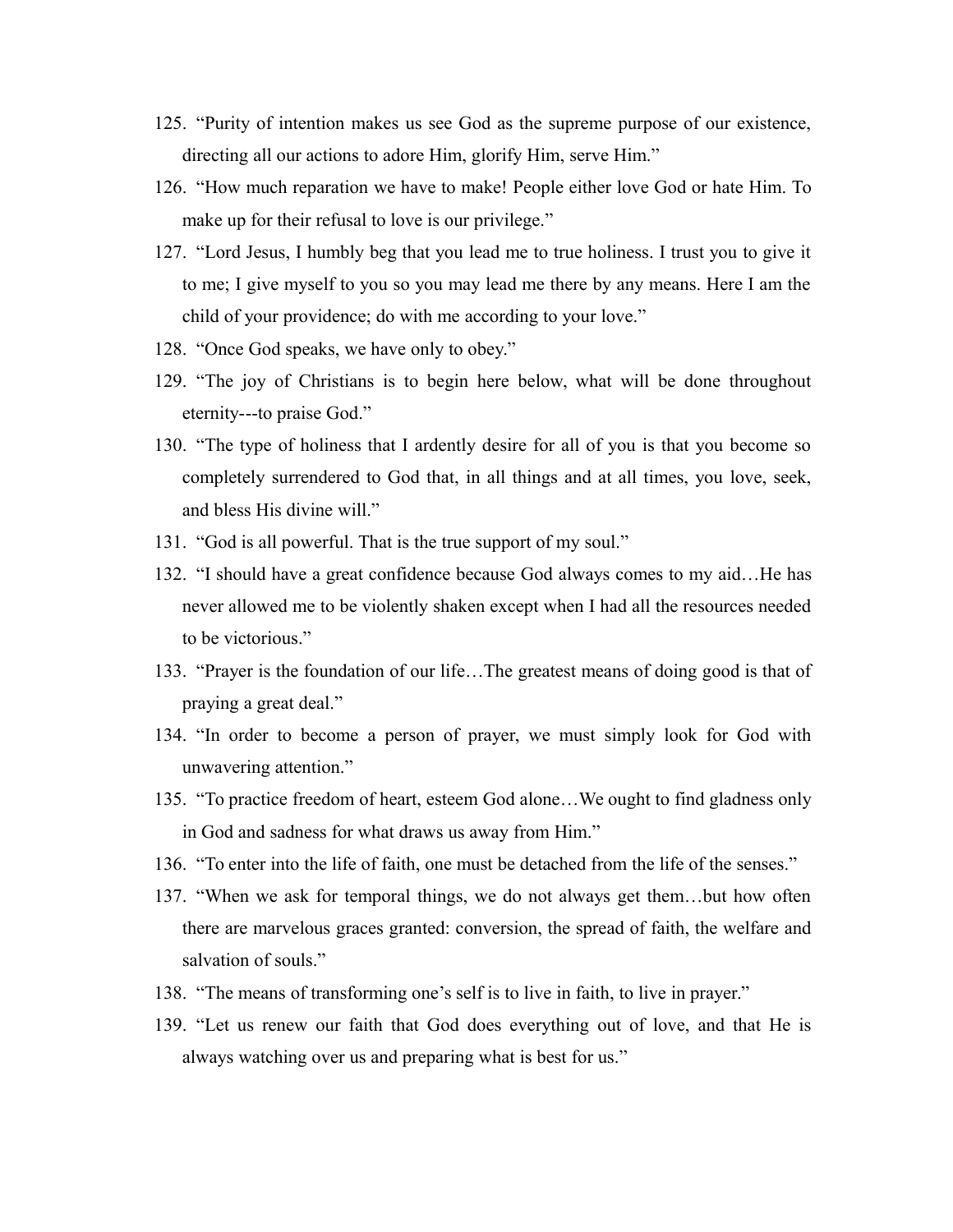- 140. "Without faith supported by revelation, knowledge becomes materialistic and atheistic."
- 141. "To listen is to obey; to give attention of one's mind, one's heart, one's will. The mind is to be filled with all the Lord has said, done, and taught. The heart and will urge us to do what our Lord teaches and shows."
- 142. "Our Lord wants to find peace in us so as to give Himself to us."
- 143. "The more we leave ourselves behind, the more we find Our Lord; we experience the joy of being united to Him, a joy which surpasses all the wealth and all the joys of this earth."
- 144. "See how the nature of faith is the distinctive nature of our spirit-how it must act upon our life, transform our mind, fill our affections, and give us new love."
- 145. "When I feel devoid of strength, I trust in God for everything."
- 146. "Our faith must be firm and ardent. It must animate all our thoughts and works, all our relationships and contacts. It should be the air that our souls breathe."
- 147. "There is no peace for man except in giving glory to God."
- 148. "O my God, create a new heart within me, lead me in the right path."
- 149. "Each moment of life is precious to God."
- 150. "Our faith must continually guide our judgment, our likes and dislikes, our affections."
- 151. "God alone and all for Him. This is the better part; therein lies the only peace of soul here on earth."
- 152. "It is He whom I have seen, whom I have loved, in whom I have believed, and to whom I have given my love."
- 153. "Jesus Christ is present in every child to do his work (faith-building.) It is enough to be attentive to His action and second it. Why should we fear to build on Jesus Christ in the child?"
- 154. "The true work of a teacher is to help the child realize herself at her best."
- 155. "The dynamism we must give is that of faith, of love, and of hope in the realization of the Gospel in our lives today."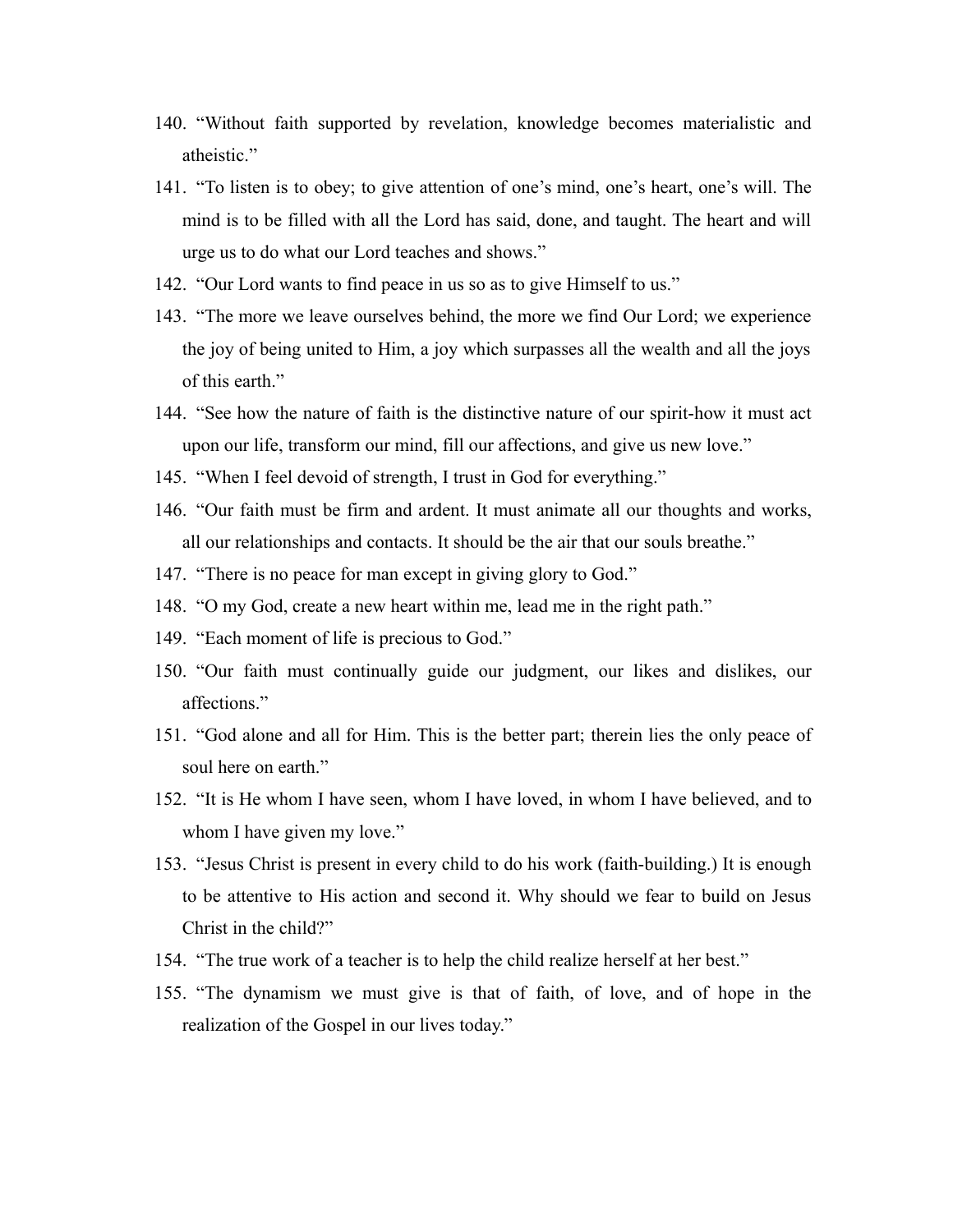- 156. "I, too, want to bring my stone to the edifice of salvation and glory that humble architects are building; and if necessary, I want to mingle my drop of blood with theirs."
- 157. "My life is at God's disposal; at His good pleasure. As soon as I have sincerely said this, an indescribable peace invades my soul."
- 158. "The first duty of man is hear the word of God with deep respect and strong faith… We must respond by love and adoration to the word of God by which He makes Himself known."
- 159. "Rest on only one thing: the infinite fidelity of Jesus Christ."
- 160. "Our faith, enlightened by love, gives us the certitude of finding God and the One He has sent us everywhere, provided we seek Him with all the strength of our souls."
- 161. "Lord Jesus, I entrust myself to You… Lead me that I may work in the presence of God alone and seek only Him without ceasing."
- 162. "This is my beloved Son, hear Him. For us everything consists in listening to Our Lord. To listen is to obey."
- 163. "Faith is the foundation of love: our life is a life of faith. We must ceaselessly renew, enlarge, fortify in us all the thoughts, all the sentiments of faith."
- 164. "I must pray without ceasing…to seek God and lead others gently to Him in a profound detachment from myself, from my ideas, my judgments, in such a way that in all moments I can say: "What do You want me to do in order to please you?"
- 165. "Faith should so penetrate us that our thoughts are guided more and more by the viewpoint of faith. The reality which is unseen should take priority over that which is seen."
- 166. "We must enlighten all our teaching by the light of faith. We must raise ourselves above all that is sensual…in order to inculcate in them the spirit of faith."
- 167. "Consider the lives of the saints. Despite the difficulties of their times, they were never discouraged."
- 168. "Young people are the roots from which will spring Christian families, and from these families will come others. If a new generation comes forth from our teaching, we shall have truly worked for the coming of the reign of Jesus in our society."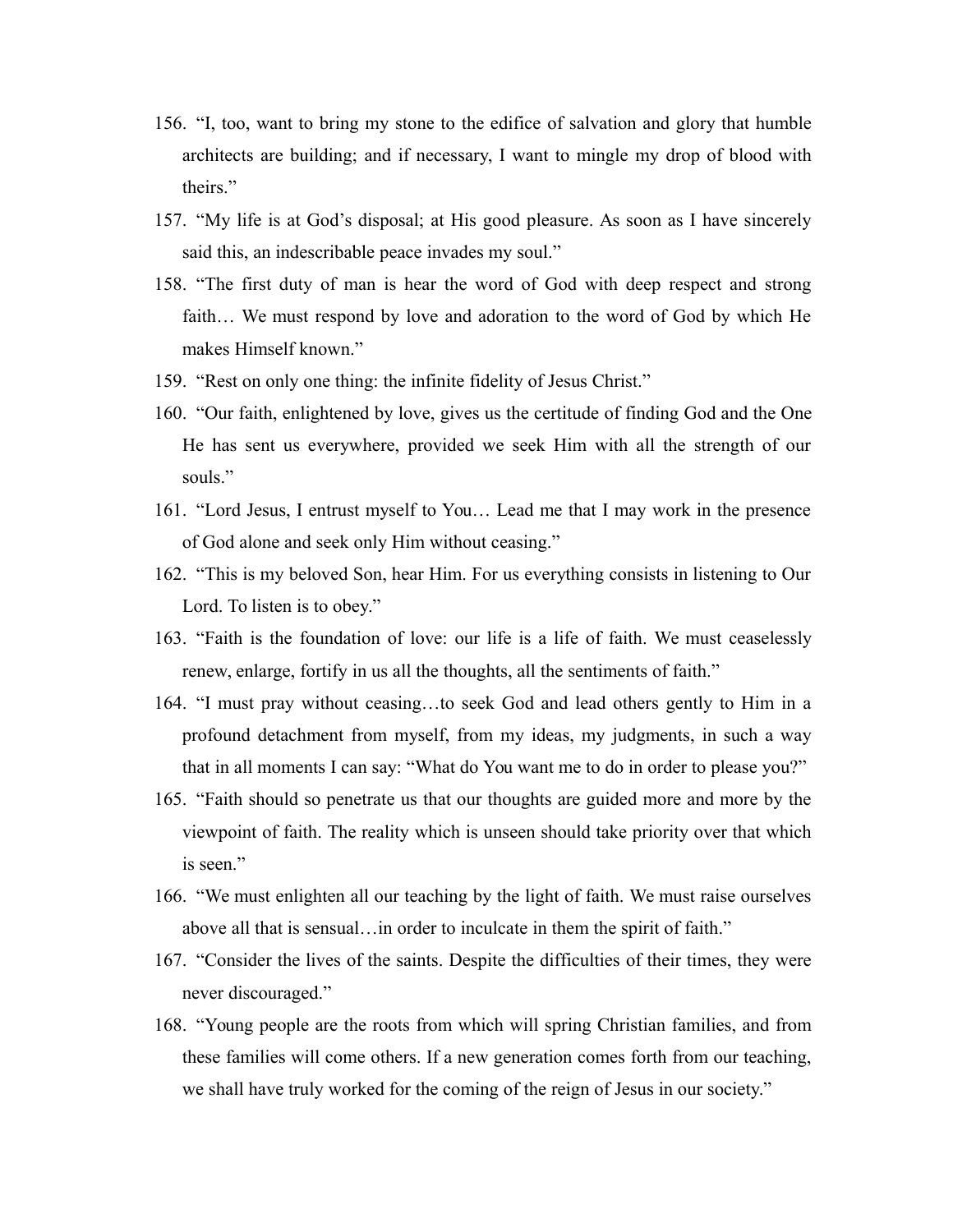- 169. "Keep your mind occupied with the mysteries of Jesus and His words. Keep your heart fixed on heaven which is our homeland. Through HOPE, you mist already live there in the peace of the children of God."
- 170. "I abandon myself today with immense hope in all the means that You will send me. I receive them without fear, in simplicity and love. Do whatever You want with me according to Your mercy."
- 171. "The will of God is my sovereign guide and master."
- 172. "It is curious how at times we pit our power against God's, demanding one thing, refusing another, asking a return for what we give Him…God has done so much for me. I want to do something for Him…not that He has need of me, but because I should not oppose His design."
- 173. "Once God has spoken, we must not only walk but run in the fulfillment of His will, no matter what the cost."
- 174. "We shall rejoice in heaven over the things that caused us suffering on earth."
- 175. "It is not possible for someone who has not passed through trials herself to do good to another. There is strength in knowing one's weakness."
- 176. "If my heart were opened, one would find there three loves: Jesus, Mary and the Church<sup>"</sup>
- 177. "Our Congregation had such weak and powerless beginnings which we would not even dare to recount were it not for the fact that it is precisely in the absence of any human strength and wisdom that the works are shown to be more truly of God."
- 178. "Rise above created things. Go forward always looking at God full of confidence in such a loving Father, ready to obey His smallest sign."
- 179. "It is necessary in education to discover the specific talents and grace of each child. It is not a question of artificial restrain, but of respecting a certain liberty of spirit."
- 180. "Nothing is to be destroyed in nature except that which proves our obstacle to grace. Help the young discover personally the eminent knowledge of Jesus Christ."
- 181. "Despite my hesitations, I was well aware that once I had made up my mind, no effort would be too great in trying to imitate Christ in His saving mission. I intend to give, not just lend myself to Jesus Christ."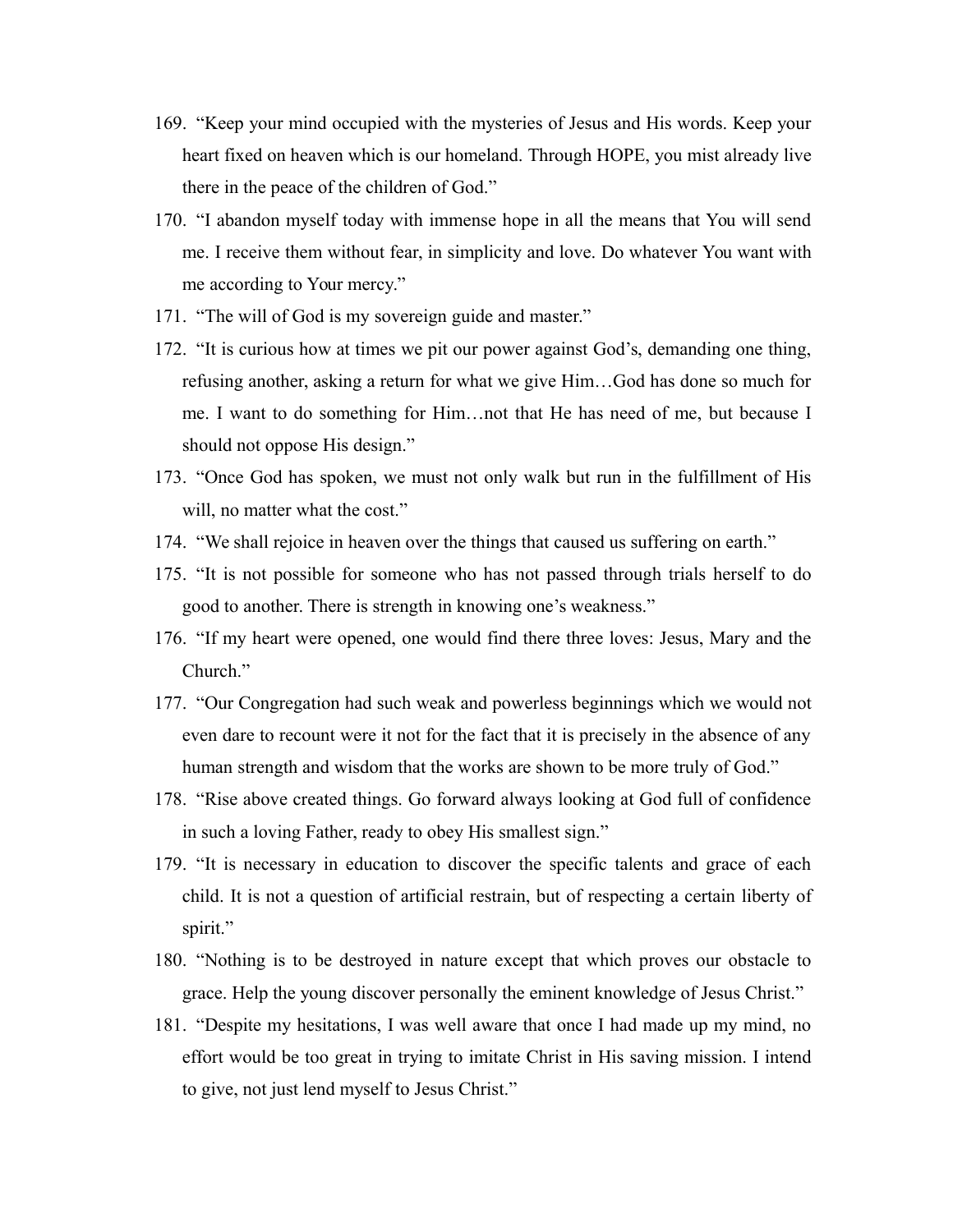- 182. "What firmly binds everything one learns into a whole? In a sense, a philosophy; in a wider sense, a passion."
- 183. "I believe that where the social state willed by God is, the Gospel becomes reality. Christian principles will normally defend an individual from oppression by other."
- 184. "There is strength in knowing one's weaknesses and accepting it."
- 185. "My spirit is too weak for the mission I am in charge of; it gives way when I look at everything all at once. This work is for God to do; as for me, when I falter, I just allow myself to enter into Him in a way I cannot explain."
- 186. "The aim of Christianity to be committed to seek in what ways God can use us for spreading His Gospel and its fulfillment."
- 187. "God has different plans for different people, and what He desires is that they should be accomplished."
- 188. "What makes for superiority of personality is the particular cast of mind and habitual disposition of heart that a person has made his own."
- 189. "Become humble and you will be simple."
- 190. "We must learn to look sincerely and deeply into our heart to recognize the results of pride, self-love, vanity – the desire to please and to be noticed, the craving to be above others and to rule over them are all effects of pride, the worst sin from fall of man."
- 191. "If Our Lord's reign is rejected by the world, we ought to establish it without reserve in our souls."
- 192. "Remember all your life long that you have to save your soul. That is the only thing necessary."
- 193. "To want peace without difficulty, without annoyance is not Christian. The peace we must pursue as followers of Christ is not free from trials and tribulations. We must seek it in patience."
- 194. "To exercise influence over souls, you must forget that you are anything but an instrument of God. Aim at only one goal – the formation of Christ in souls."
- 195. "Through Your grace, take my natural anxieties from me so that only one remains – that of doing each of my duties as they arise, according to the light and grace that I receive at the moment."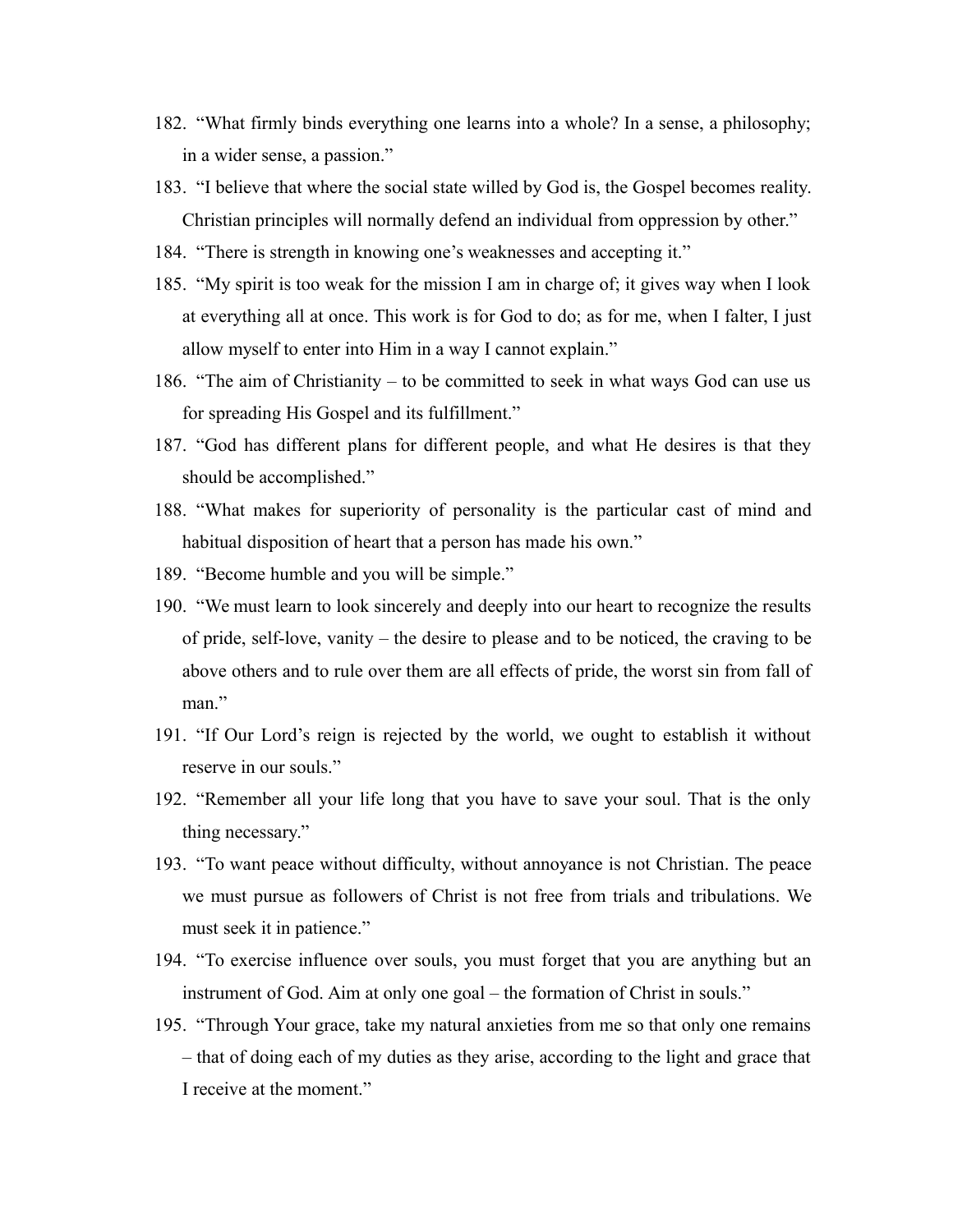- 196. "Whenever self comes in and makes us hold to our own individualistic spirit, charity cannot really be established."
- 197. "It is an art always to conserve gentleness, friendliness, and the skill how to disengage from people without giving displeasure."
- 198. "Christ brings a liberation that transforms society."
- 199. "The purpose of education is to continue the mission of Jesus Christ."
- 200. "When characters are weak, the reason is because truth is diluted. Strong principles make strong characters."
- 201. "There can be no contradiction between the human sciences, culture, the arts and the uncreated wisdom of the Word. Far from limiting the human spirit, the light of Christ reveals the true meaning of human values."
- 202. "In our mission of education, our first duty is to enlighten the mind with faith… Form the youth in the knowledge and love of Jesus Christ."
- 203. "To transform everything into praise and thanksgiving is a characteristic of the Assumption."
- 204. "Look at Magdalene on the morning of the Resurrection; how she seeks Our Lord with faith, with confidence, with ardor…so our Lord rewards her by manifesting Himself to her."
- 205. "Don't stifle initiative allow souls to develop so that they can be an element for good."
- 206. "My God, how much I love you in all you will and in all you allow. I know your love is present in all that happens to me!"
- 207. "What you do your jobs, your lessons are not the stuff of your life; the important task is to live the life of Christ, to long only for Him, to live only for Him."
- 208. "Accept crosses from our Lord's hands in the spirit of love and in union with His sufferings, with a firm trust that such troubles will bring Jesus to us."
- 209. "Can you imagine the beauty of a Christian society? God reigning in all circumstances – adored and preferred over the needs of our natural life?"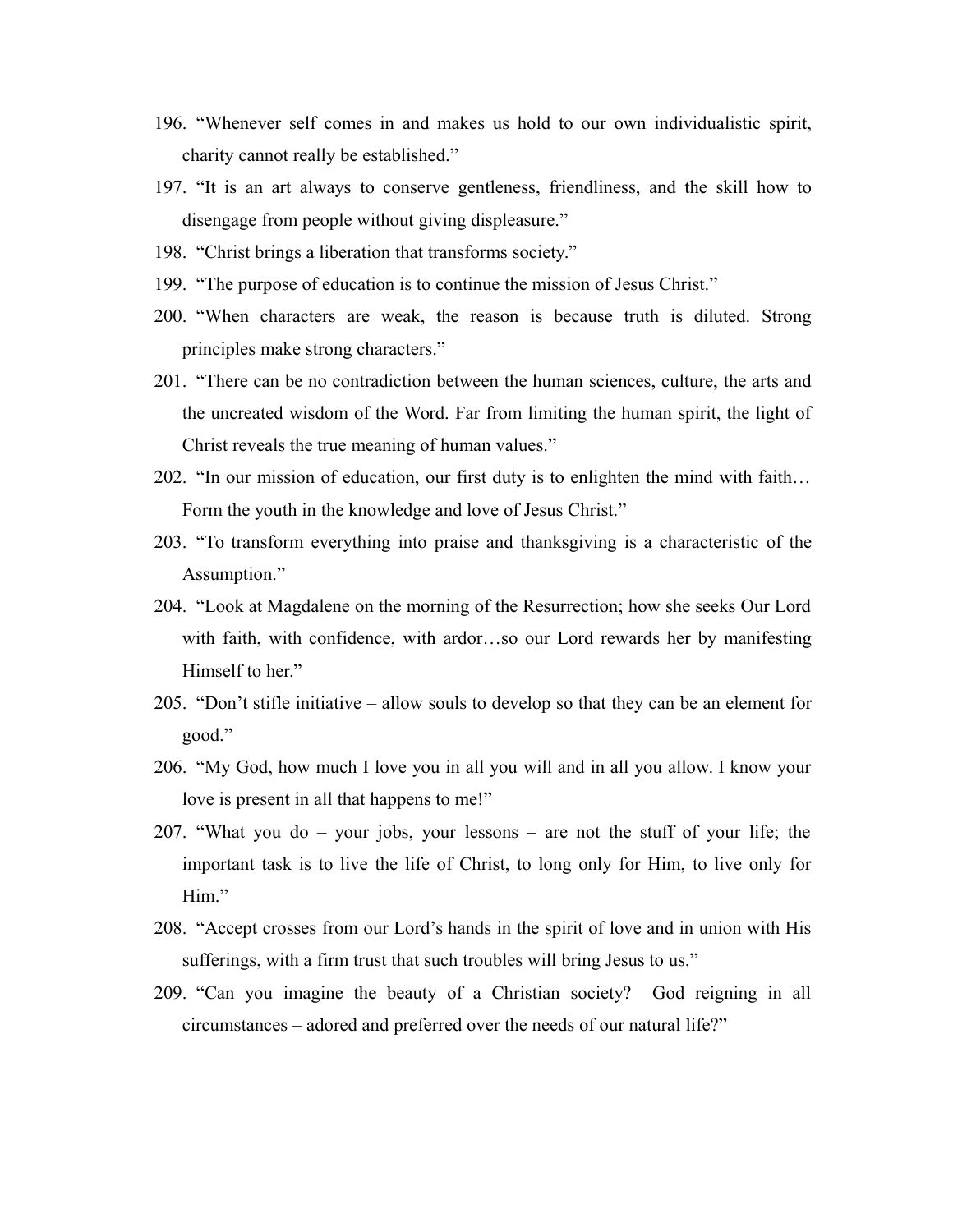- 210. "My God, no matter what I have done up to the present, I want to accomplish perfectly what I have to do starting today. What I may do tomorrow does not matter for perhaps I will never have a tomorrow."
- 211. "Mercy forgives; suffering transforms."
- 212. "The aim of Christian education is liberation from selfishness."
- 213. "To education, bring a philosophy, a passion, and a strong character."
- 214. "Those of you who are in close contact with persons in the world notice that the less they serve God, the more unhappy they are. It isn't an exterior unhappiness, because wealth, amusements and pleasure hide their feeling of emptiness. It is their hearts that do not know peace."
- 215. "One could even say that the brighter this wealth shines, the more it hides secret crosses that remain unseen but which are a weight of sadness in the depths of the soul"
- 216. "The more you give yourselves to the Lord, the more you are sincerely humble; the more you open your hearts to love – the more Our Lord will be the promised hundredfold, the joy which no other joy equals. This peace, this light that the world cannot know – this hope that is the gauge of future and eternal happiness."
- 217. "Let us try to desire God, to know and love Him, to know and love Jesus Christ with an evermore patient and submissive love of God. It is to be in union with His will, only desiring that His good pleasure be accomplished in us."
- 218. "Jesus has rendered to His Father all honor and glory…If we imitate Him, God will certainly say of us also, "These are souls in whom I delight"."
- 219. "How wonderful it is to fill your soul with thoughts of Jesus Christ!"
- 220. "That hour is a priceless one in our lives when we begin to understand that we cannot do anything by ourselves, but that we can do all with God."
- 221. "I believe that we are called to honor the Mystery of the Incarnation. The person of Jesus Christ, and the attachment of the blessed Virgin to Jesus Christ. Mary is our Mother, whose soul, purely human, lived the life of Jesus."
- 222. "Look at Jesus with Mary and through her eyes."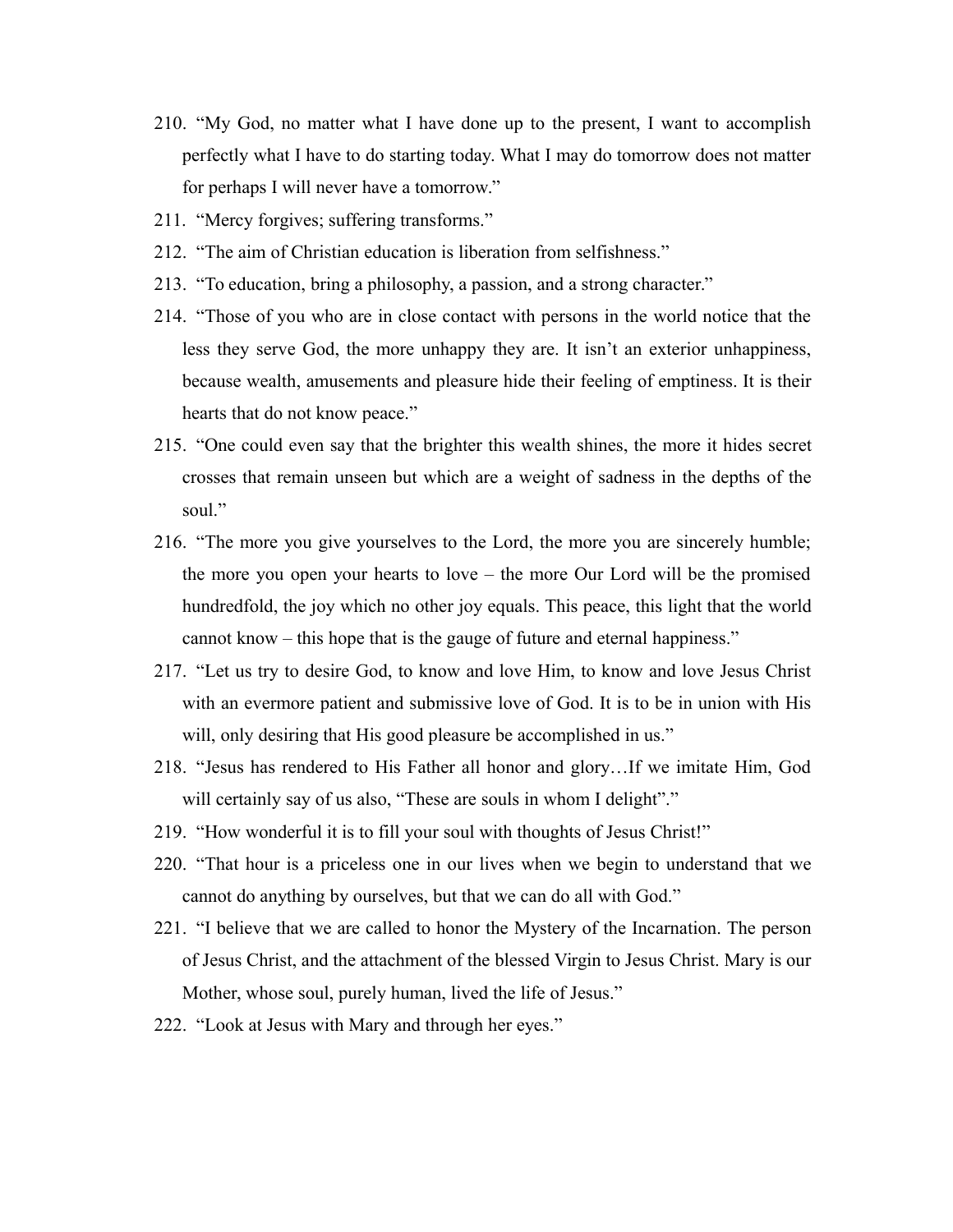- 223. "Let us offer and entrust our hearts to the Blessed Virgin, so that through her great kindness and continuous care for us, she may by her example, form in us the sentiments which we should have for Jesus Christ."
- 224. "When you meditate on the Gospel of Cana, repeat after the Blessed Virgin: 'Lord I have no wine; I lack the wine of love, the wine of ardor, the wine of life, the wine of strength, of generosity, of courage which make me acquire virtues. The Blessed Virgin is interceding for me, listen to her pleading: My Son she has no wine."
- 225. "Anyone who desires to work for God must be detached from self. Because it is God whom you are serving, your work must be disinterested. You are not seeking personal gain, but rather, to serve our Lord perfectly."
- 226. "…you should empty yourselves, as it were, of all that is not in conformity with His likeness."
- 227. "The well-spring of Our Lady's joy was the possession of Jesus."
- 228. "The mystery of the Assumption is essentially a mystery of adoration. When the Blessed Virgin was assumed into heave, she went to offer to God sovereign homage...From heaven, she draws others to Him, she forms other adorers who, in their turn, will follow in her footsteps."
- 229. "The spirit of the Assumption tends towards a joyful detachment from earthly things and a going beyond trials and difficulties without complaining or wasting our time over them."
- 230. "Follow Mary to Calvary, to the sepulcher. Be with her at the Resurrection, at the Ascension. Be aware of what she felt for Jesus in his various mysteries and beg her to form them in you."
- 231. "In Mary, all was adoration."
- 232. "The spirit of adoration which should be ours in a special way will lead us to receive the Word of God and the teachings of the faith with an ardent love."
- 233. "In all things and in all ways, we should live with adoration and zeal for the rights of God."
- 234. "The primary right of God is to be believed when He speaks. Our primary duty is to receive the Word of God with profound respect and great faith."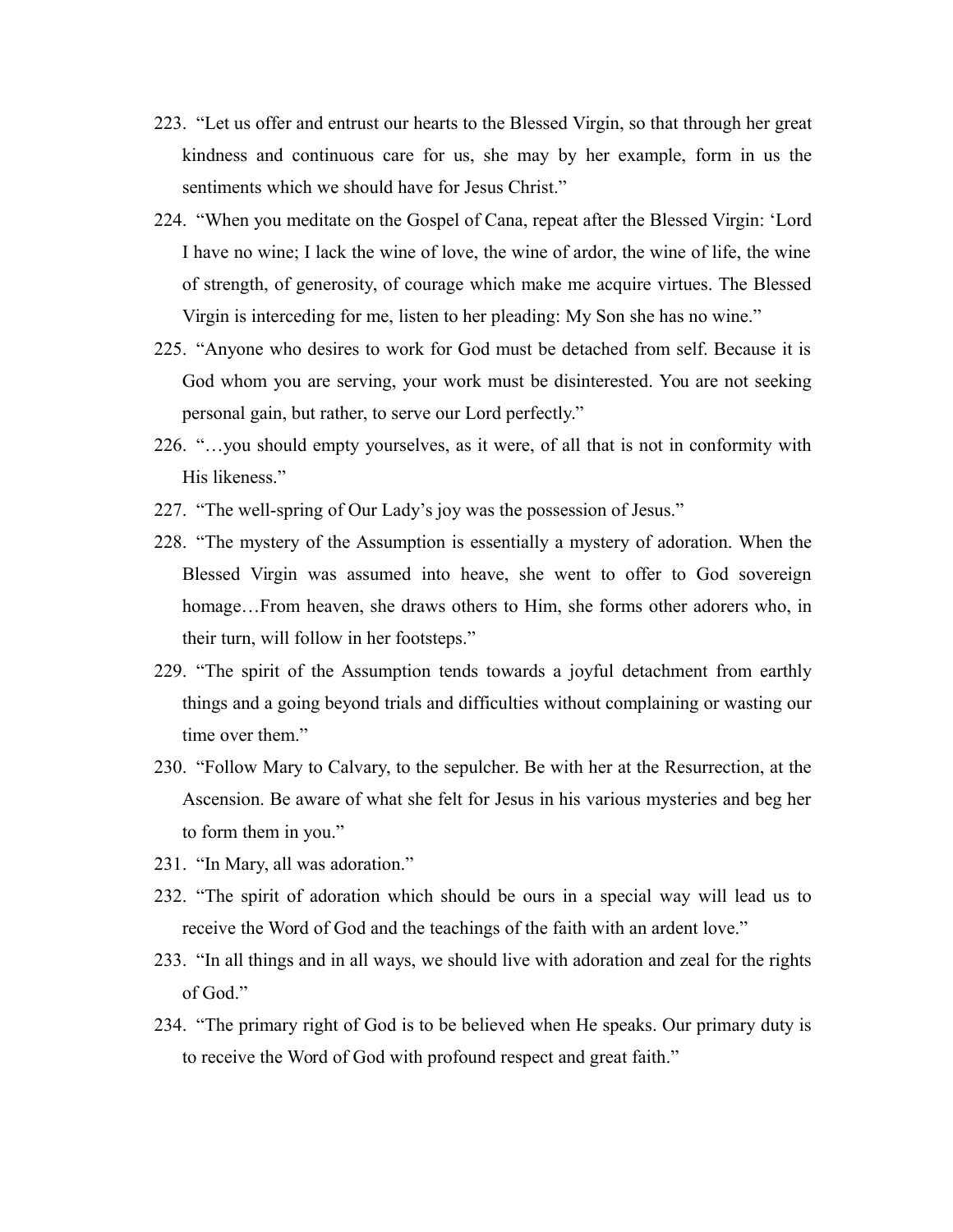- 235. "The knowledge of our Lord is the first fruit of setting our gaze on Jesus Christ in preference to all other things, followed by loving attention, recollection – and finally, union."
- 236. "The prelude to eternity is to believe evermore in God and in our Lord Jesus Christ, who was sent by the Heavenly Father. To know Him better is already to possess knowledge of eternal life."
- 237. "God calls me to just one thing: the necessity of allowing the spirit of Jesus Christ to live and act in me."
- 238. "…seeing everything the Lord has done for us, I was struck by a thought I need to express to you. It is that in our work- everything belongs to Jesus Christ; everything must be for Jesus Christ."
- 239. "God has made me free, free even to go against His designs- a frightening power when I realize that the least act of refusal can bring about so much evil and prevent so much good."
- 240. "The sacrifice of my own will, fidelity to the inspirations of grace are the way to enter into the plans of God's Providence."
- 241. "Yes, my God, I assent to, I accept, I love your will, because you will it; it fills me with delight. I cling to you my God."
- 242. "You are my only desire and my soul's hope. I want all you want, Lord; how you want it, when you want it and because you want it."
- 243. "I choose to receive from the hands of Our Lord the pain that people might cause me and the words that might be said to me or about me."
- 244. "Keep very near God and you will find Him in everything."
- 245. "Make everyone, with whom you come in contact, understand that she/he is for God, she/he belongs to God, she/he comes from God."
- 246. "Do or say nothing that does not have as its goal the extension of the Kingdom."
- 247. "There is also a night for us when work does not succeed. But the moment will come when God will send His grace, His light."
- 248. "The ultimate end of our effort is to draw souls from their innate egotism in order to induce them to give themselves without reserve to doing God's will."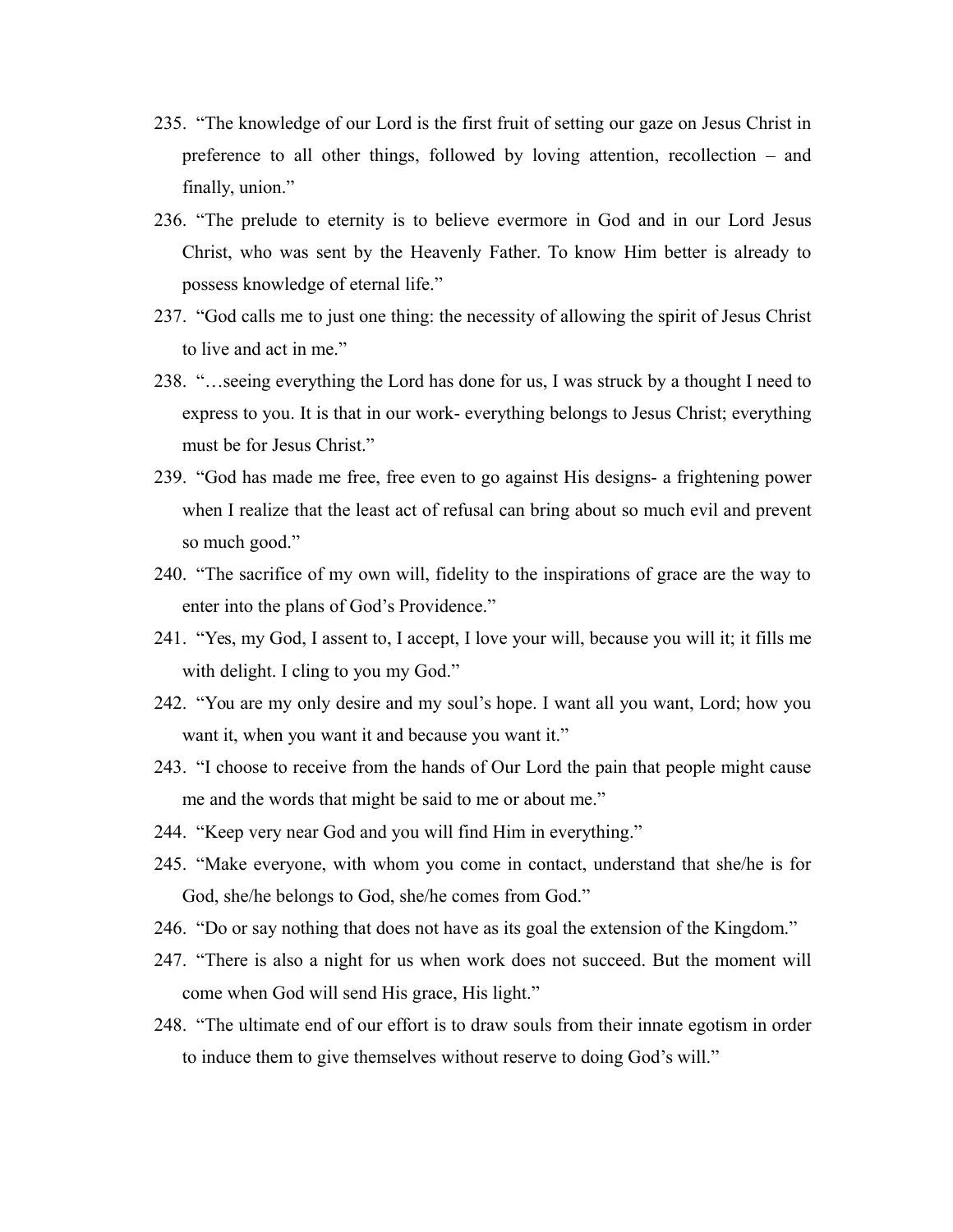- 249. "What draws down the grace of God more surely is a life woven out of the ordinary acts. It is work – humble, physical work; it is the effort to do it well in the spirit of obedience. It is self forgetfulness, charity, humility, simplicity and perseverance in prayer."
- 250. "In spirit, soul, heart and will, we must strive to imitate the Blessed Virgin. She was taken up to heaven by a humility which has no equal on earth."
- 251. "The perfect of creatures, Mary is also the most humble."
- 252. "In Mary, all was adoration. If ever there was a worshipper in spirit and in truth, it was the Blessed Virgin."
- 253. "Let us open wide our hearts and purify them, let us do all things for love and to render to God, through Jesus and Mary, a homage that represents the best use of our gifts."
- 254. "He sends each day a new thought to our mind, a more gentle feeling to our heart."
- 255. "Since God became man, we find something of the divine in everything human."
- 256. "With the desire for the glory of God, pour into the hearts of your students the overflow of your own love of God to inflame them with the love of Jesus Christ."
- 257. "You have to mark your students with the impression of the Holy Spirit. Be solely His instruments."
- 258. "Having attracted Him into your hearts by prayer, go full of courage and confidence, to your mission of teaching."
- 259. "That hour is a priceless one in our lives when we begin to understand that we can do nothing by ourselves – but that we can do all with God."
- 260. "Every detail of our life has been the object of divine thought and that thought is always one of love."
- 261. "Our Faith must be firm and ardent. It must animate all our thoughts and works, all our relationships and contacts."
- 262. "The spirit of faith, the love of Jesus Christ, the desire for His Kingdom, and confidence in His providence have been the only foundation of the Assumption."
- 263. "Our faith must continually grow to guide our judgment and our affection."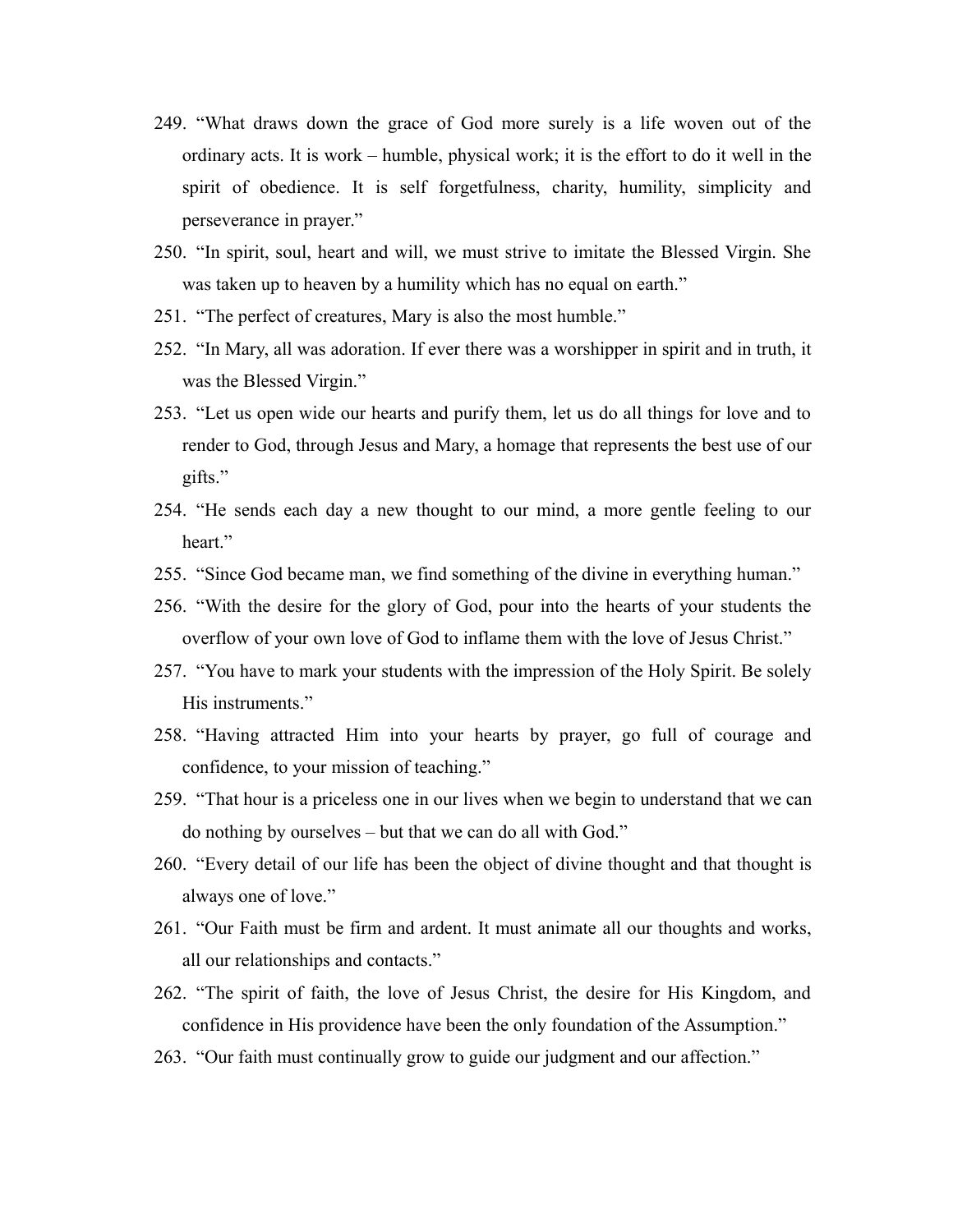- 264. "We all know by faith that our Lord is the dear and beloved Son of the Father; that God puts in Him all His delight. What remains for us is to fill our hearts with His teachings, to do what He tells us."
- 265. "To be able to fulfill the tasks of n apostolate in the spirit of faith, one must be very closely united to Jesus."
- 266. "Our great work is to render our children simple, loyal, frank and generous."
- 267. "Only the Holy Spirit can enkindle in my soul a love that is chaste, strong, humble, gentle, sincere and generous."
- 268. "Every duty God requires of us is a mark of His love and mercy. Is this claim to our faith an oppressive claim? Surely it exalts and enriches us."
- 269. "My Lord Jesus, you look at me with tenderness and you say to me: "My daughter, have confidence, I am the best of your friends, the gentlest. Do you want any other?"
- 270. "It is Jesus whom I have seen, whom I have loved, in whom I have believed, and to whom I have given my love."
- 271. "It is for you alone, O my God, that I am here. You are the all of my life; my thoughts, my words, my affection are all for you."
- 272. "All the apostles built on sacrifice. They left everything for Jesus Christ; they were wholly occupied in making Our Lord Jesus Christ known."
- 273. "Only an authentic Christian attitude gives meaning to sacrifice and sees in it a positive enriching value."
- 274. "If we meditate on the Passion of our Lord we will realize that the great business of life is to grow like Our Lord. We will then see that what makes us suffer is a gift from God."
- 275. "Conformity to the will of God quickly leads to love. Let us love God, and all will become easy. Let us love Him when prayer becomes more difficult. Let us love God without murmuring, without objections, always 'Giving thanks in all circumstances.'" (1Thess 5:18).
- 276. "Everything good in creation comes from the Creator and should serve His glory."
- 277. "Learn from the mass how to follow Jesus Christ."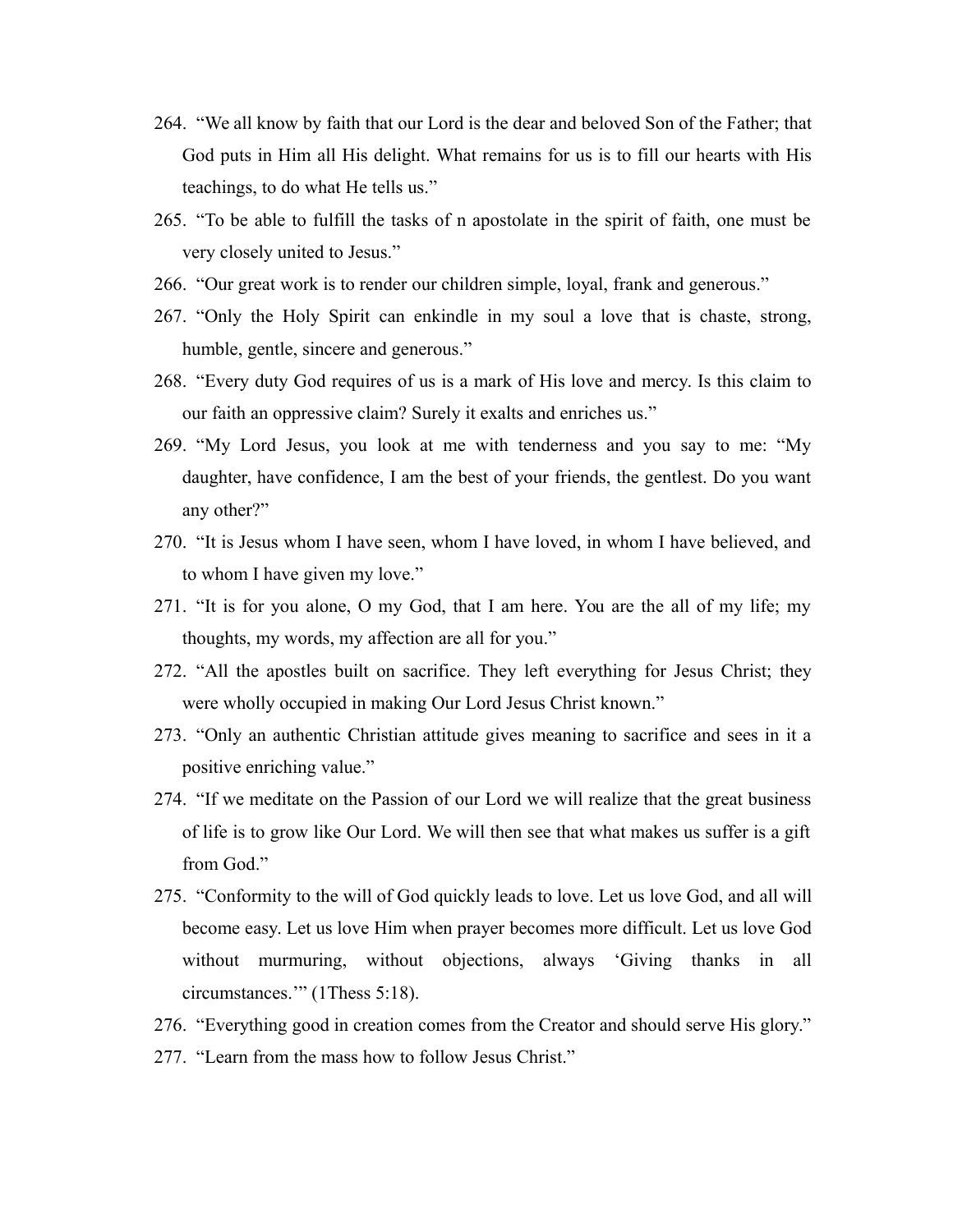- 278. "In the Eucharist, eternal life, divine life, is brought into human life. That is the point of contact between eternity and time. What we see, what we adore on the altar, is Jesus Christ risen, immortal, all powerful, King of glory."
- 279. "Our Lord has chosen to look like bread which no longer exists. It is not bread anymore; it is the Body of our Lord. Under the appearance of bread, He feeds us in our life's journey. When He comes to us, we have in us Eternal Life."
- 280. "At communion, Our Lord gives us His wholeself a most perfect, most admirable union: His humanity and divinity with our soul. We should wish to empty ourselves of self to make room for our Lord to live in us."
- 281. "By Him, through Him, we go to the Father. When He is in us, we can rise even to the inaccessible throne of the Blessed Trinity."
- 282. "All our life should be the perpetual expression of our thanksgiving for the Holy Eucharist<sup>"</sup>
- 283. "Since God became man, we can be sure that in everything human we will find something of the Divine."
- 284. "Do not fear. Love and surrender. Your God will be your all."
- 285. "It is in loving God above all else, in loving the Church, in loving our neighbor and in being anxious for his salvation that we really recognize God's rights as our Lord and Master."
- 286. "Of all the characteristics of holiness, the one which I desire the most for you is to be so rooted in the will of God that always and in all things you love, you seek, and you bless His will."
- 287. "When a person has arrived at a certain degree of obedience, her whole being is consumed by service, adoration, and love."
- 288. "Be the cotton between sheets of glass to kept them [the children]from shattering."
- 289. "I want to give, not lend myself to Jesus Christ."
- 290. "I think it is lack of humility which prevents my heart from being on fire with the love of Jesus Christ."
- 291. "The faith that renders man just is formed in the heart; let us burn with love for divine truth"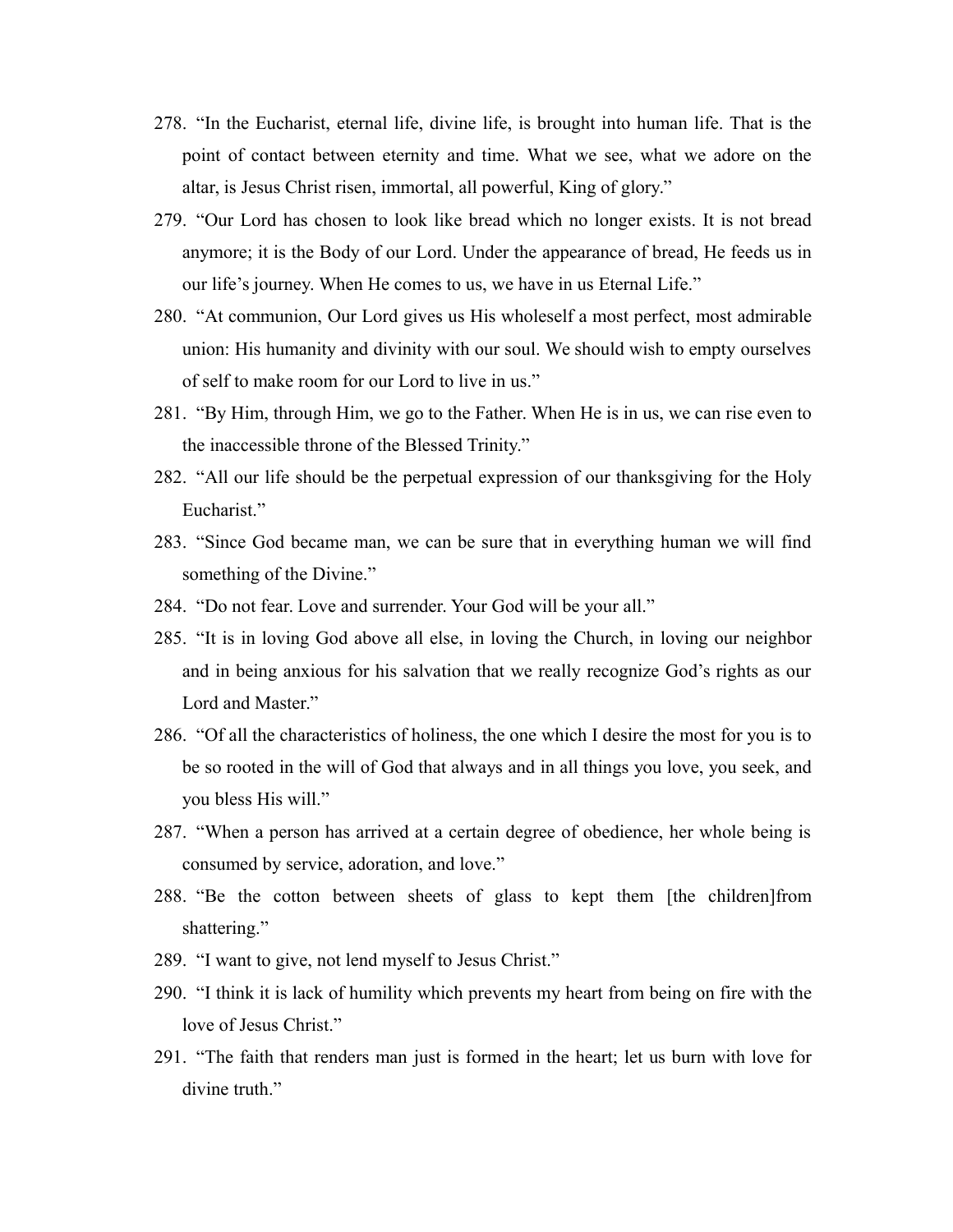- 292. "Like Mary, we should receive the Word of God and meditate on it."
- 293. "If you weigh the Word of God as a moneylender weighs his gold, how quickly they will fill your heart. How you will try to make them your own and live by them!"
- 294. "A characteristic of the spirit of the Assumption is disinterested service. Anyone who desires to work for God must be detached from self. It is of no importance that people consider your work very well done; that you are intelligent, that something you have done is of excellent quality. Since it is God whom you are serving, your work must be disinterested. You are not seeking personal gain, but rather, to serve Our Lord perfectly."
- 295. "In loving God more than ourselves, we must not consider what profit the work we are doing has in store for us- but rather, we must consider that it is God who desires it, and that it is pleasing to Him. In accomplishing it, we remain in an attitude of generosity and obedience to God."
- 296. "We do not become humble the day we begin to love Our Lord; it is a virtue that is difficult to acquire. The love for Our Lord must give us the fidelity, the generosity, and the constancy necessary to work, each day of our life, towards attaining humility. Otherwise, we will never achieve it."
- 297. "By joyful detachment, the spirit of the Assumption sets aside sighs and lamentations and seeks what God wishes us to do to make the best of things for His service and glory."
- 298. "All things faults when we repent; difficulties we accept; sorrows which make as grow in patience; shortcomings and ill health, trials and temptations, difficulties in prayer, and in all situations we encounter- these all work for good to those who love God. If you see things in this light, you will understand that we are able to overcome these with love. You will understand that we are able to overcome everything with joyful detachment, strength, confidence, freedom of spirit, simplicity, and uprightness, without useless words and actions."
- 299. "One of the greatest evils of our time is self-centeredness. Our lives should be a protest against this futile life. Let us lift our minds and hearts towards God. Let us busy ourselves with God, seek God, see God, talk about God, love God."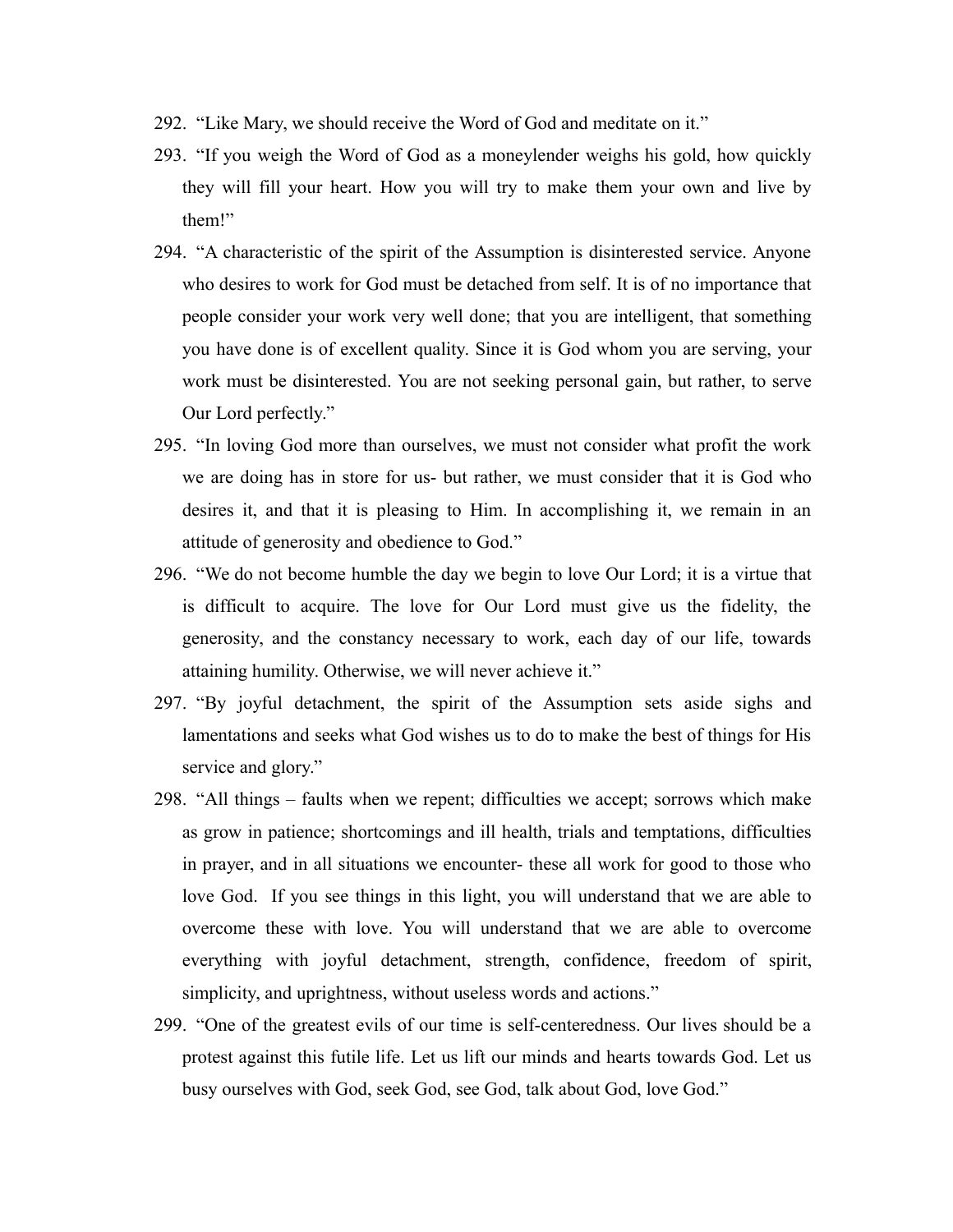- 300. There is a natural integrity in which God created man. Therein we find straightforwardness, openness, thoughtfulness, simplicity, honor, kindness, courage. Man was created honest, simple and good. Sin destroyed this natural rectitude, introduced deceit, took away selflessness, disinterested service. It is our daily task to re-establish this natural rectitude in the soul. Given our mission of education, we should have a great zeal to re-establish in ourselves and in the souls entrusted to us, the foundation of virtue."
- 301. "There are 'valleys' in the soul and paths that are not straight. The work we have to do with the children is to help them to be simple, honest, straightforward, loyal, generous-honoring all that is best in human nature. On these foundations, grace will produce marvelous effects and create something magnanimous, noble, holy and eternal."
- 302. "Those who are called to work for the extension of the reign of Jesus Christ is souls ought to understand how much care should be taken: all, whether in themselves or in others, are good amiable, simple, open and generous. It is particular to the spirit of the Assumption."
- 303. "The spirit of the Assumption requires of us that we return to original goodness, and that we ask for the grace of Jesus Christ who made us good because He is eminently good."
- 304. "When you come before the Bl.Sacrament in the name of Jesus and He is present for you, pray to God with confidence. Glorify Him with assurance and praise and bless Him as He deserves."
- 305. "Why are there so few interior souls? Because we do not know how to be quiet or to listen. If we do not hear God speak, it is possible that we are listening to something else."
- 306. "Patience is another virtue that we must acquire. We should practice it with ourselves and with others. I would even say we should be patient with God. It sometimes happens that we do not wait patiently for the moment God has chosen to speak."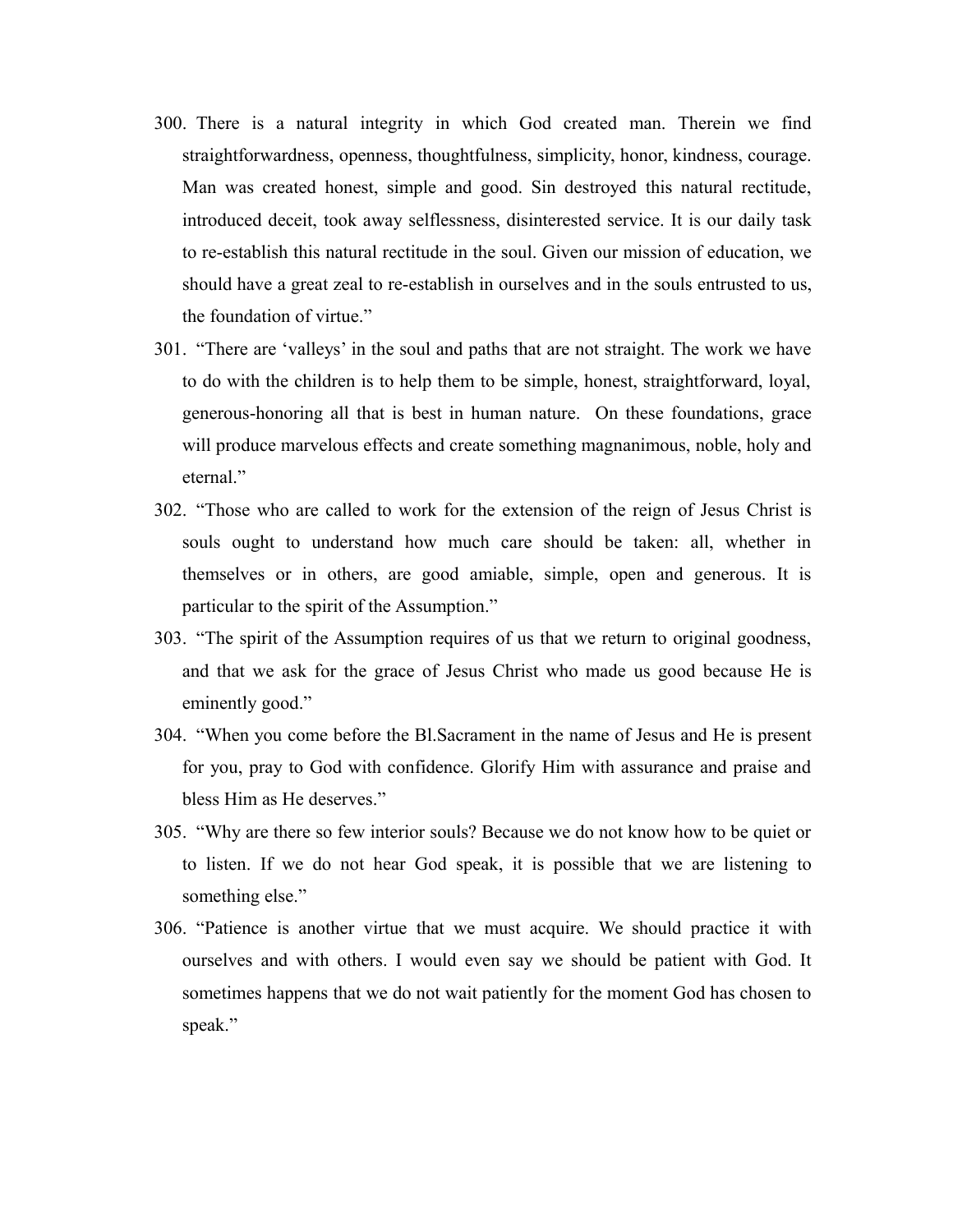- 307. "Let us listen to what Our Lord says, for it is in listening where He awakens in us the desire to be better than we have been. May He give us a greater fidelity, a greater love, and all that makes for holiness."
- 308. "Whenever things do not go too well, when we are in difficulty or suffering, let us try to rise higher by faith and love. This is what the Assumption means for us. It draws us above all these sufferings and difficulties, all the sorrows of life, maintaining us in a state of faith, hope and love of Our Lord."
- 309. "Another aspect of the Assumption is the spirit of zeal and fervor for the coming of the reign of Our Lord on earth. This spirit of zeal must show itself by our loving work for Our Lord, and in the desire for all that can most glorify Our Lord Jesus Christ and increase His reign in souls."
- 310. "There is a way of being, of acting, of thinking that was characteristic of Our Lord when He was on earth. One should often picture how He would have behaved with regard to health and illness, life and death, friends and enemies, parents and neighbors, so as to conform to His example."
- 311. "We should never stop asking that the universal social reign of the Lord may come, no matter how bad the situation might be. Consider the lives of the saints who never became discouraged despite of the difficulties of their times. They never stopped praying for the coming of the Kingdom, for the honoring of His name, for the triumph of the Gospel in the world."
- 312. "It is fitting that the faithful ask God to establish His Kingdom in this world even though it no longer seems to want Him. It is good to pray with ardor and to say, 'Come with your gentleness which converts, with your power which subdues. Come with splendor of your doctrine and your truth. Come, enlighten the world, come and save us<sup>""</sup>
- 313. "We should pray for His reign in us. Is His reign fully established in us? All we do- in our teaching, administration-should show the action of the Lord."
- 314. "There is another social coming of Our Lord Jesus Christ to which we are directly committed. Is our main concern in our work with the pupils that they pass their examinations, that they know more history or geography? No. Our first concern is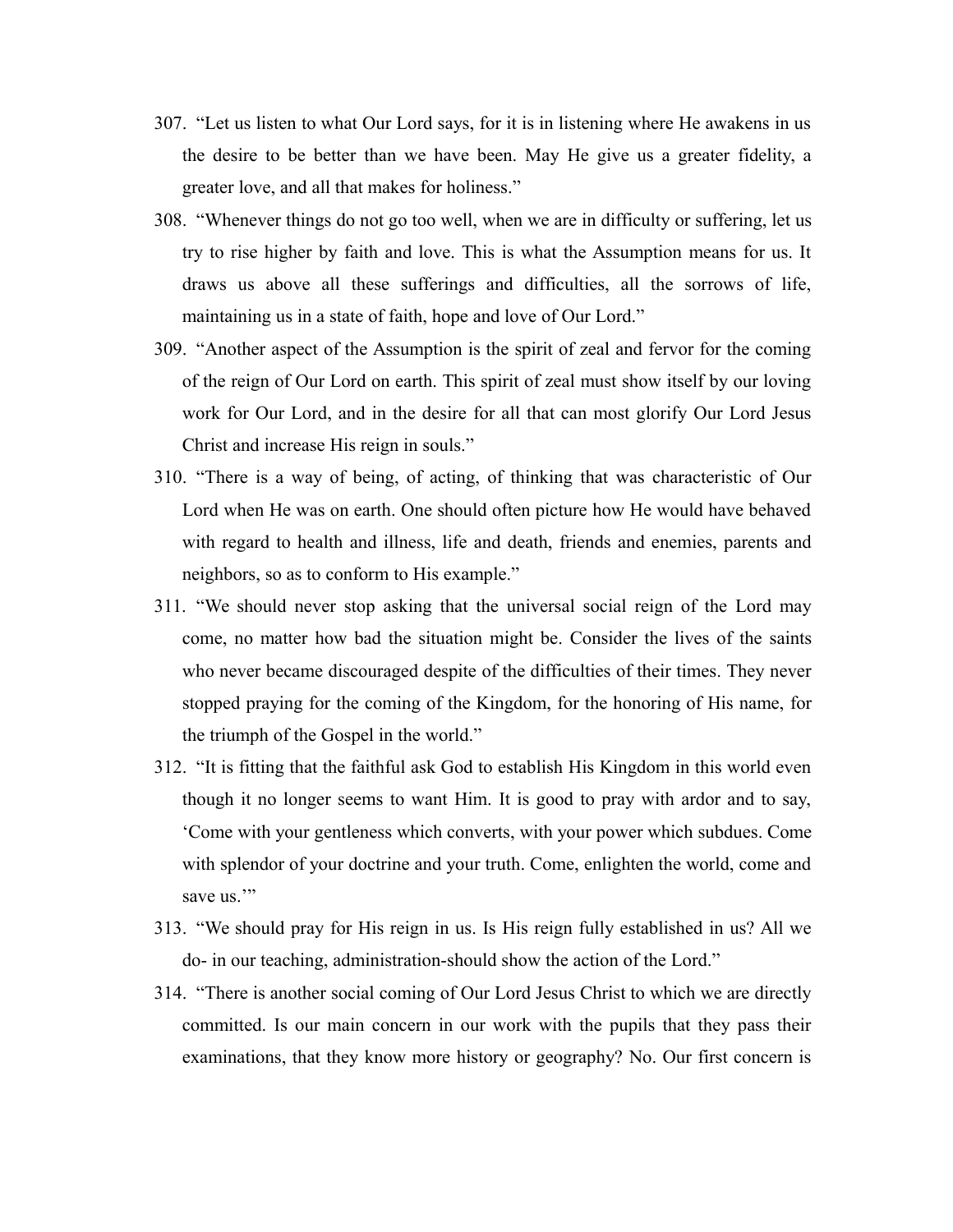that the reign of Our Lord be established in them; that His Kingdom should come in them and that through our education, a Christian family may be formed."

- 315. "If through education we first form Christian girls and then Christian women and families, shall we not have contributed to the social reign of Jesus Christ?"
- 316. "Young people are the roots from which will spring Christian families, and from these families will come others. And, if a new generation comes forth from our teaching, we shall have truly worked for the coming of the reign of Jesus in society."
- 317. "The evangelization of the world by the Apostles is a miracle. Where did they obtain their strength? From their union with their Divine Master. They taught the Gospel and they became themselves the living expression of that Gospel. Jesus Christ lived in them and everything in their being proclaimed Him."
- 318. "Let us work to express Jesus Christ in our lives. Let us receive from Him what we are to give others."
- 319. "All that enters the minds of our pupils should be founded on faith so that armed with this conviction, they would find there a support which would strengthen them and bring them back to accomplish their duties as Christians."
- 320. "We give our pupils an education based on faith and on Catholic teaching."
- 321. "The imitation of the life of Our Lord is necessary to enable us to go beyond nature to work for the salvation of souls, and the extension of the Kingdom [of God on earth]."
- 322. "This is what …you must work to increase daily: the desire for the Christian life in oneself and in others; the desire for perfection in oneself and in others…"
- 323. "It is a folly not to be one's best as fully as possible."
- 324. "Whenever things are not going well, when we are in difficulty and suffering, let us climb higher by faith, by love."
- 325. "It is good to go beyond the petty limitations of self-preoccupation in order to be filled with love for greater things."
- 326. "It is true that all Christians should apply themselves to imitating Our Lord… because the heavenly Father has predestined for glory those in whom He finds the traits of His Son."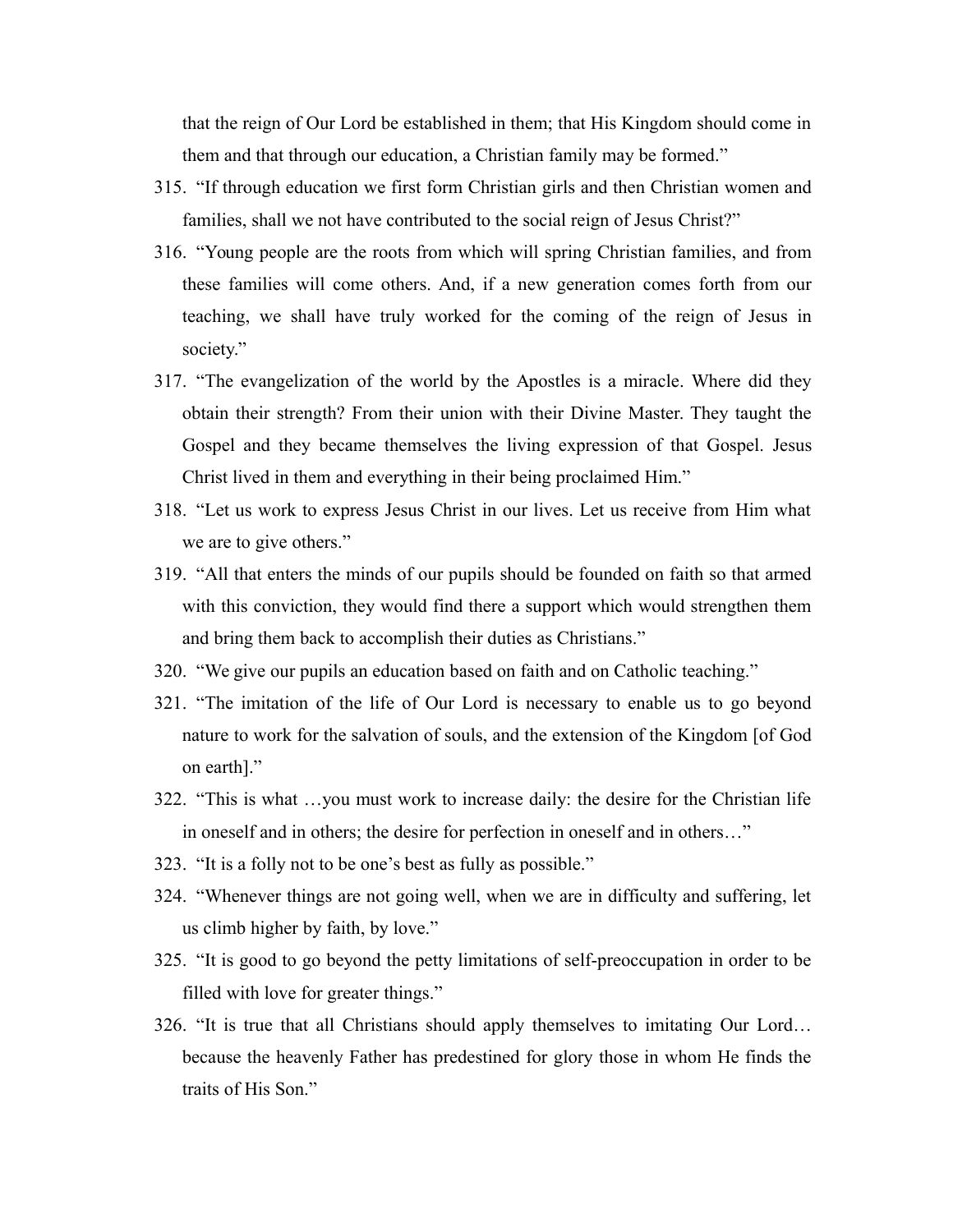- 327. "Jesus lives in us by grace and by the Eucharist. It is He who gives meaning to our prayers and our works."
- 328. "In order to arrive at union with Our Lord, we must follow Him in dependence and humility."
- 329. "To reach union with Christ, it is absolutely necessary to begin by imitation: you must be penetrated with the Gospel, with the thoughts of Our Lord, His words, His actions, and the desire to reproduce them as much as possible in your everyday living."
- 330. "…study the Gospel carefully to see how Our Lord practiced humility, obedience, poverty, simplicity. Study what he lived at Bethlehem in His hidden life and His public life…these are the means to remain in union with Him."
- 331. "When we pray with faith and hope for the Church, for the coming of the Kingdom, we are praying for something we do not touch directly. We have contact through Jesus Christ. It is who He acts directly and touches all things."
- 332. "When we pray for our sanctification, for our communities, and for our students that they bring the purity of faith to their families… then we are praying for something that we touch."
- 333. "The people who come in contact with us should feel the presence of a creature that God has taken hold of and made His own: in whom He has established His Reign so entirely that He can manifest Himself through her."
- 334. "Each moment of our life is precious to Jesus Christ."
- 335. "The fulfillment of man is the joy of God. If I exist it is because I am worthwhile to God."
- 336. "If we have not already done it, let us begin our lives again now, leaving everything behind us: all the oppositions, the preoccupations, the distractions…all the things we have wasted our lives on."
- 337. "Everything would go smoothly in our lives if we were more occupied with God than with ourselves."
- 338. "What matters for the Coming of the Kingdom is the life of each one of us the human and spiritual energy at the depth of each one."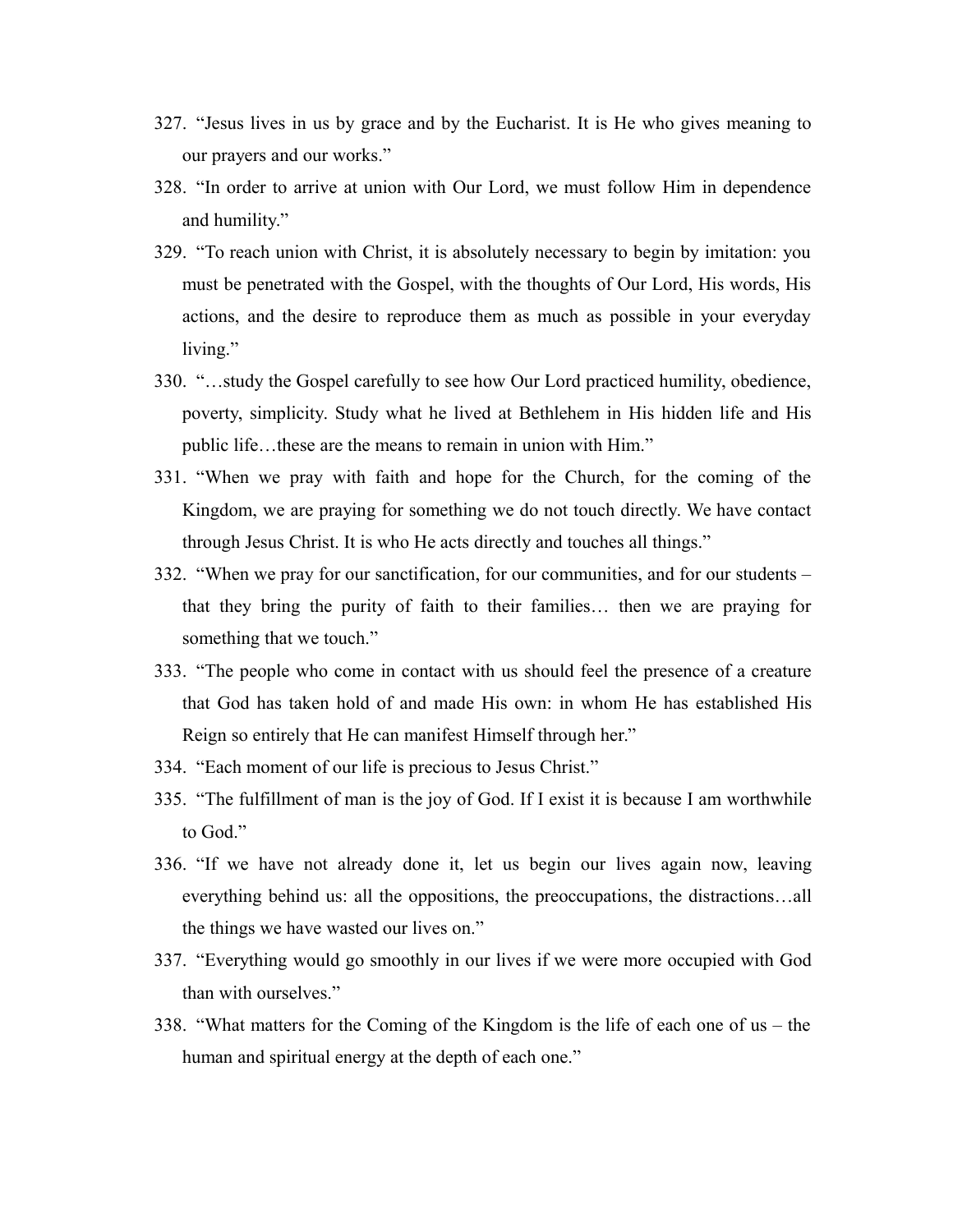- 339. "To live for God…this is a decision taken today and again tomorrow because to live for God is to live more fully."
- 340. "My favorite virtues are humility and obedience."
- 341. "I wish it could be realized that Christian education is simply raising souls to the knowledge, the love, and the likeness of Jesus Christ. Therefore, those who teach should, in all they learn and teach, find Jesus Christ, seek Him and think like Him."
- 342. "The Church, the Assumption, have need for each of us…my life, with its weakness, its sins, its age, its past…its fragility, its fears and anguish, its ups and down-this life is precious to God because He loves me."
- 343. "Mother, obtain for me the grace to remain united with Him, to be worthy to receive Him frequently, and always to guard His presence in my heart."
- 344. "Mary was the person who adhered the most perfectly to Jesus Christ and allowed herself to be drawn into His mystery."
- 345. "Come with Your gentleness which converts. Come Lord Jesus and save us."
- 346. "Come with Your power which subdues. Come Lord Jesus and save us."
- 347. "Come with the charm of Your wisdom & Your beauty. Come in the splendor of Your doctrine and Your truth."
- 348. "It is during this season that we should pray to God that His Kingdom come for the reign of Our Lord is not yet total in this world."
- 349. "This Advent, let us put great fervor into our desires, our faith, our prayer. This ardor will penetrate our actions and in the degree that we shall have desired the coming of the Kingdom, our action will bear fruit."
- 350. "From now on, I will rise, hold myself upright and walk humbly. I will go forward following Jesus."
- 351. "In prayer, seek the water of grace, the warmth of love, the light that comes from Our Lord Jesus Christ."
- 352. "My God, how much I love you in all you will and in all you allow. I know your love is present in all that happens to me."
- 353. "Since God is our Father, let us have confidence in Him and turn towards Him who is infinite goodness, whose mercy is even greater than His justice."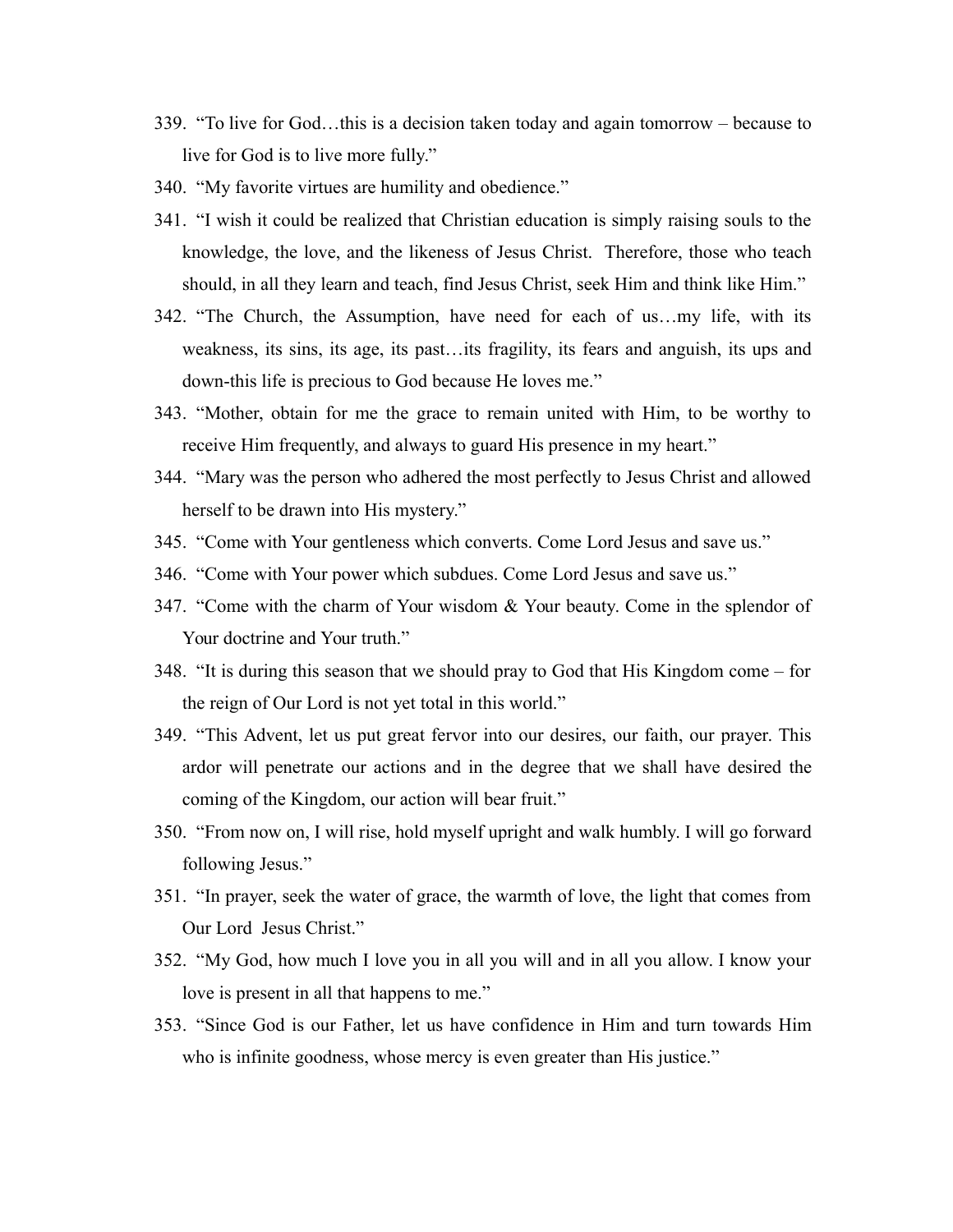- 354. "In adoration, we accept everything joyfully and trustfully form the hand of God. We entrust ourselves to God even before we know His will."
- 355. "When His will is known, we accept the will of the Father without complaint, in a certain joyful detachment from all that is merely human or earthly."
- 356. "The more we leave ourselves behind, the more we find our Lord. We experience the joy of being united with Him, a joy that surpasses all wealth and all joys of this earth."
- 357. "It is precisely in the absence of any human strength and wisdom that the works of God are shown more truly of God."
- 358. "It is not possible for someone who has not passed through trials herself to do good to another. There is strength in knowing one's weaknesses and accepting it."
- 359. "He sends each day a new thought to our mind, a more gentle feeling to our heart. Just the right thought and feeling that we need for the weakness of the present moment, because His treasures are inexhaustible and His graces as varied as our miseries each day."
- 360. "Go to the crib. When you kneel at His feet, listen to what He will say to each of you."
- 361. "In his infancy, he holds out his arms to us so that we may become little, obedient, and open without resisting His divine will."
- 362. "I believe that we are placed in this universe to work for the coming of the Kingdom of God in ourselves and in others."
- 363. "I believe that Jesus Christ has saved us to make us free to work according to His Word."
- 364. "I believe that each of us has a mission on earth. It is simply a question of seeking how God can use us to make His Gospel known and loved."
- 365. "I believe that we must do it courageously and by means of faith…the poor means of Jesus Christ, surrendering the success of it to Him."